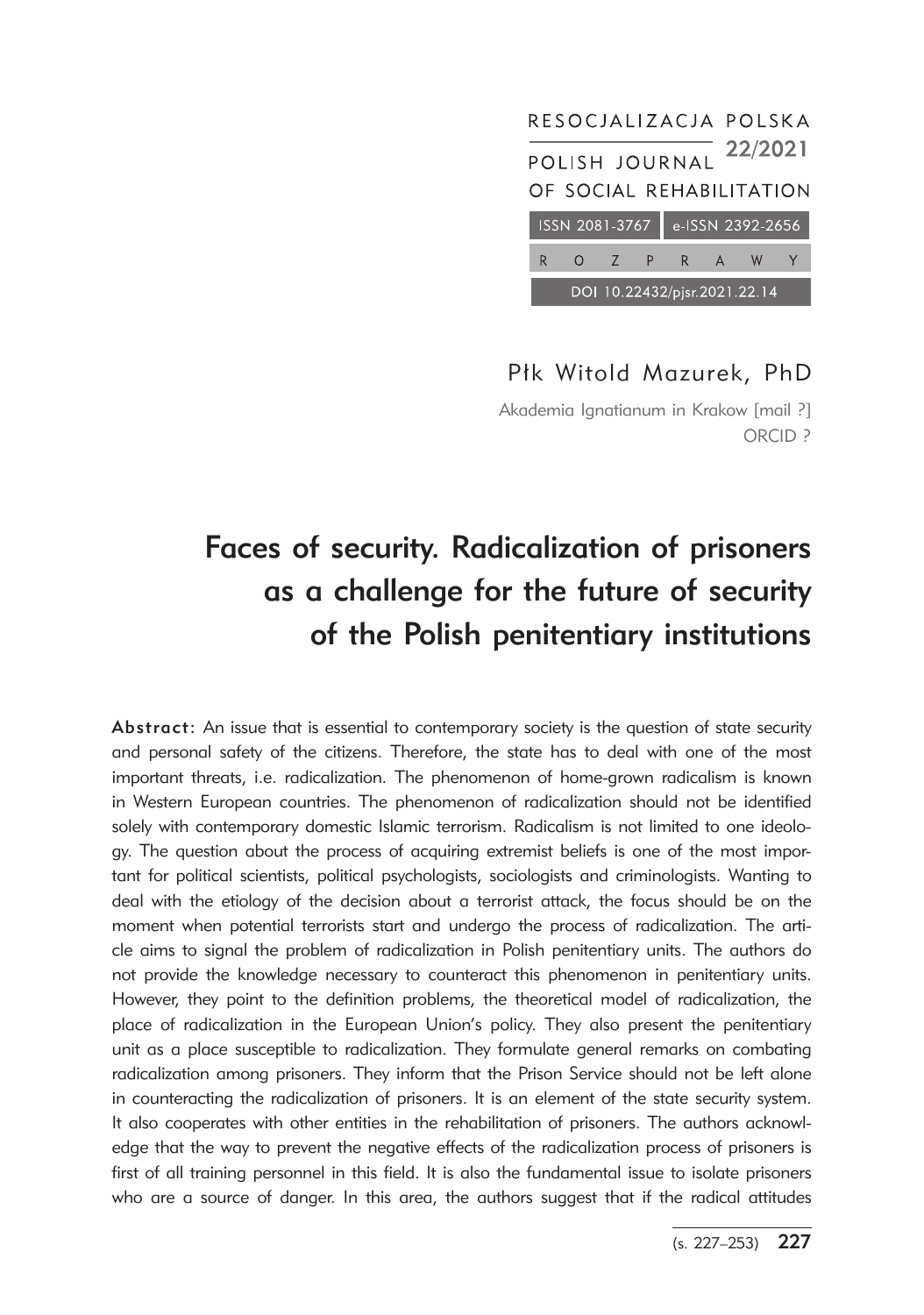of prisoners are intensified, it is worth considering introducing legislative solutions facilitating faster and adequate operation of prison staff in such cases.

Key words: Security, personal safety, radicalization, prison staff, prison's security, terrorism.

#### Introduction

The phenomenon of homely radicalism is known in the countries of Western Europe. Ivo Veenkamp pointed out at the end of 2004 that the Dutch society had realized the possibility of creating new terrorists as a result. At the time, a Moroccan, raised in Amsterdam and regarded as a fully integrated person, killed the film director Theo van Gogh. The killer turned out to be a member of the Dutch jihadists who were under the influence of the Syrian salafist. The expert also recommends that in analyzing and counteracting terrorism and radicalism, treat the phenomenon independently. He also recalls the obvious: no one is born a terrorist. To kill, one has to radicalize<sup>1</sup>. At the outset, terrorism should be carefully defined. Radicalism is not limited to one ideology<sup>2</sup> – Islamic terrorism. As Robert Borkowski remarks, a question about the process of acquiring extremist convictions is one of the most important issues for political scientists, psychologists of politics, sociologists and criminologists<sup>3</sup>. Combating radicalism is essential to counteract the creation of new terrorist networks<sup>4</sup>. As it has been described by Mitchell D. Silber and Arvin Bhatt, in order to deal with the etiology of the decision on a terrorist attack, one should concentrate on the moment when potential terrorists start and undergo a process of radicalization<sup>5</sup>.

The study aims to signal the problem of radicalization in Polish penitentiary units. The authors do not provide the knowledge necessary to counteract this phenomenon in penitentiary units. However, they point to a definitional context, a theoretical model of radicalization, a place of radicalization in the European Union's policy. They also present the penitentiary unit as a place susceptible to radicalization. They formulate general remarks on combating radicalization among

<sup>1</sup> I. Veenkamp, Terrorism prevention – Coordination of acitons as the basis of effectiveness in fighting terrorism, [in:] M. Adamczuk, K. Rypulak-Mirowska, Counteracting terrorism. Coordination of anti-terrorism actions. Conference materials [Przeciwdziałanie terroryzmowi. Koordynacja działań antyterrorystycznych. Materiały z konferencji], https://www.bbn.gov.pl/ftp/dokumenty/terroryzm\_publik08. pdf, p. 16 (downloaded: 2019-01-07).

<sup>&</sup>lt;sup>2</sup> A. P. Schmid, Research on Radicalisation: Topics and Themes, [in:] "Perspectives on terrorism" 2016, no. 3, p. 27.

<sup>&</sup>lt;sup>3</sup> R. Borkowski, Radicalization as an analytical cathegory in the profiling of terrorists. Security: theory and practice [Radykalizacja jako kategoria analityczna w profilowaniu terrorystów. Bezpieczeństwo: teoria i praktyka], [in:] Czasopismo Krakowskiej Szkoły Wyższej im. Andrzeja Frycza Modrzewskiego 8/4, 73-81, Krakow 2014, p. 73. 4 I.Veenkamp, op.cit., p. 19.

<sup>5</sup> M.D. Silber, A. Bhatt, Radicalization in the west: the homegrown threat, New York 2007, p. 5;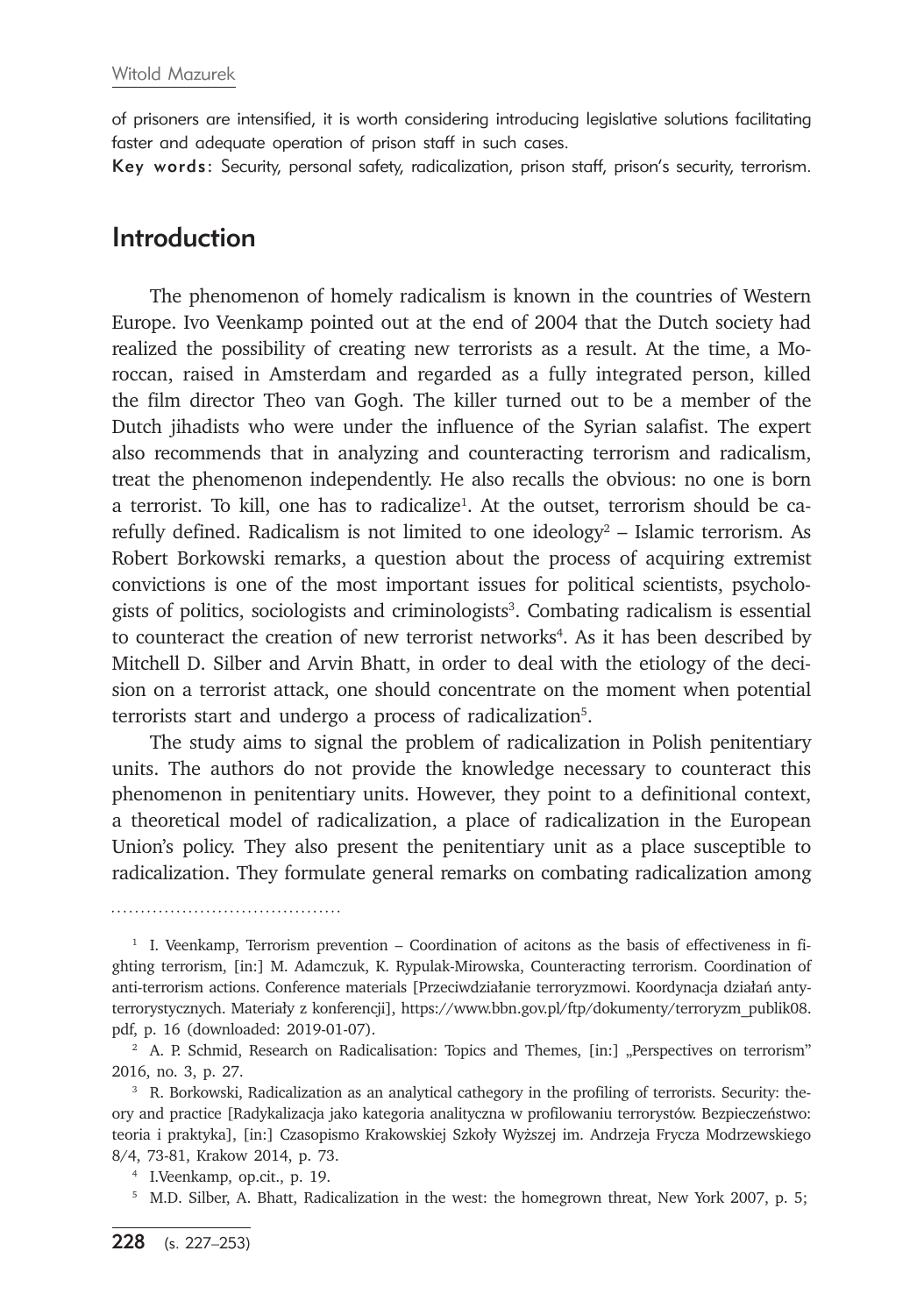prisoners. They inform that the Prison Service should not be left alone in counteracting the radicalization of prisoners. It is an element of the state security system. It also cooperates with other entities in the social rehabilitation of prisoners. In this context, the authors propose their own definition of the term "security of prisoners in penitentiary units".

The authors acknowledge that the way to prevent the negative effects of the radicalization process of prisoners is first of all training personnel in this field. It is also fundamental to isolate prisoners who constitute a source of danger. In this area, the authors suggest that if radical attitudes in prison are intensified, it is worth considering introducing legislative solutions to facilitate quicker and more adequate operation of prison staff in such cases, which will undoubtedly have an impact on the level of security in a holistic approach.

## Radicalization – definitional problems

Radicalization of views is one of the chief security problems of contemporary Europe. It is of interest to decisive groups and entities whose operations are related to security. However, there is no compliance in the international arena regarding the common definition of the term<sup>6</sup>. Below are some selected definitions to show that individual authors emphasize various factors in them.

American scholars from the University of Pennsylvania John Horgan and Kurt Braddock concisely define radicalization as "the social and psychological process of incrementally experienced commitment to extremist political or religious ideology"7 .

In the study of the NYPD Intelligence Division & Counter-Terrorism Bureau on Islamic extremism, radicalization was defined as "the process of internalizing the extremist system of views and thus adopting an extremist religious-political ideology that legitimizes terrorism as a means of social change. Terrorism is the final stage of the radicalization process"8 .

Dutch scientists Froukje Demant, Marieke Slootman, Frank Buijs and Jean Tillie define radicalization as "a process of de-legitimation, a process in which confidence in the system decreases and the individual retreats further and further into his or her own group, because he or she no longer feels part of society" 9.

<sup>6</sup> A. P. Schmid, op.cit., s. 27.

<sup>7</sup> J. Horgan, K. Braddock, 'Rehabilitating the Terrorists? Challenges in Assessing the Effectiveness of Deradicalisation Programs', "Terrorism and Political Violence", Vol. 22 (2010), p. 279.<br>8 R.Borkowski, op.cit., s. 78., M.D. Silber, A. Bhatt, Radicalization in the west: the homegrown

threat, New York 2007.

<sup>9</sup> F. Demant, M. Slootman, F. Buijs, J.Tillie, Decline, Disengagement: An Analysis of Processes of De-radicalisation, Amsterdam, p. 12.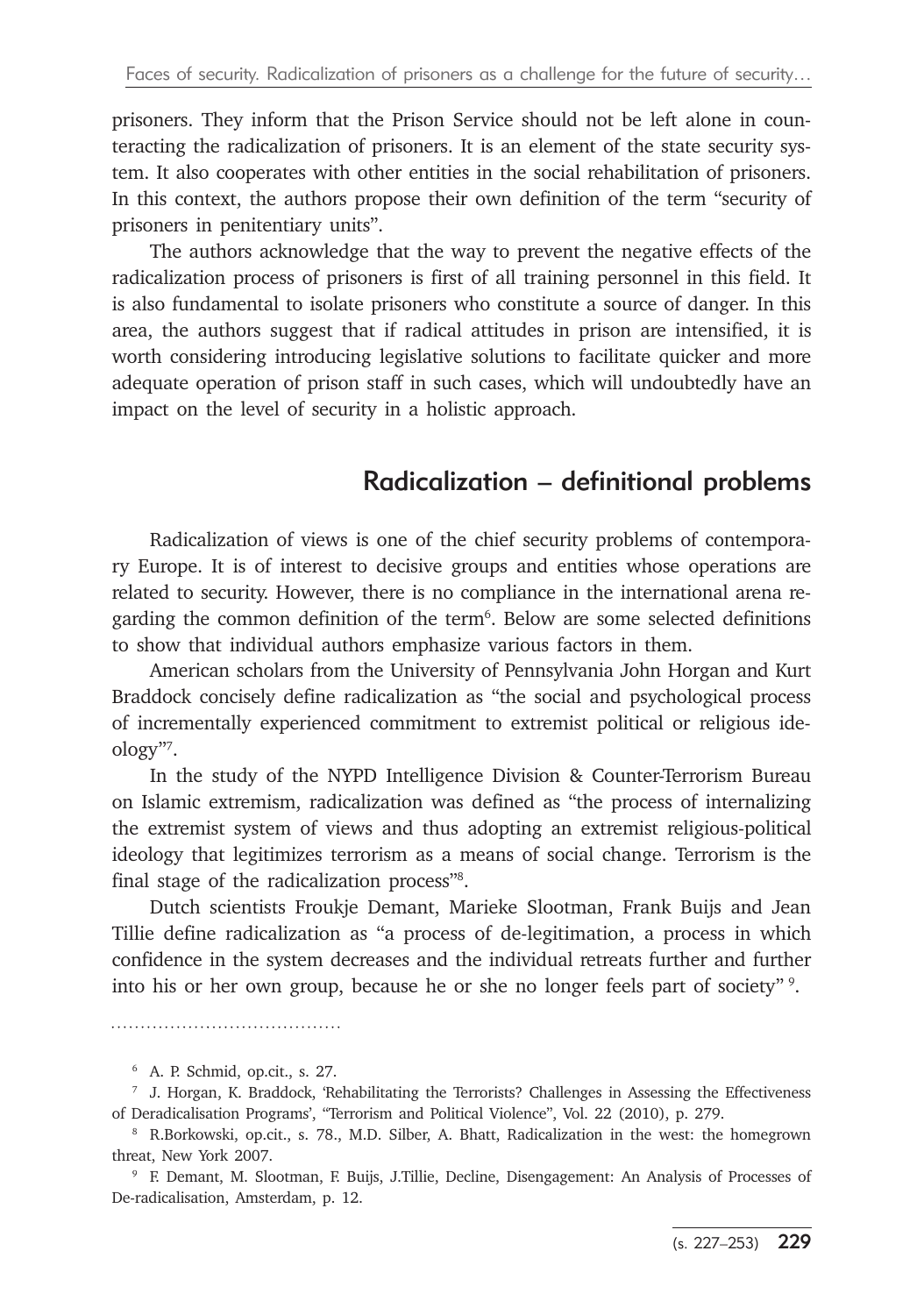British researchers Akil N. Awan, Andrew Hoskins and Ben O 'Loughlin pay attention to the role of the media, because they recognize that radicalization is a "a phenomenon that has emerged in the early twenty-first century because the new media ecology enables patterns of connectivity that can be harnessed by individuals and groups for practices of persuasion, organisation and the enactment of violence. The very possibility of this happening but uncertainty about how it happens created a conceptual vacuum which 'radicalisation' filled"<sup>10</sup>.

An expert in the field of security sciences, currently working for the British Exeter University, Omar Ashour, states that "radicalisation is a process of relative change in which a group undergoes ideological and/or behavioural transformations that lead to the rejection of democratic principles (including the peaceful alternation of power and the legitimacy of ideological and political pluralism) and possibly to the utilisation of violence, or to an increase in the levels of violence, to achieve political goals"11.

Polish scientists Aleksander Zięba and Damian Szlachter describe radicalism as socialization for extremism manifested in the negation of the existing system / political order through the use or threat of the use of political violence (terrorism)<sup>12</sup>.

For the purposes of this study, however, the understanding of radicalization is assumed in accordance with the relatively broad definition, which was formulated by Alex P. Schmid. Born in Switzerland, the Dutch scholar captures radicalization as "an individual or collective (group) process whereby, usually in a situation of political polarisation, normal practices of dialogue, compromise and tolerance between political actors and groups with diverging interests are abandoned by one or both sides in a conflict dyad in favour of a growing commitment to engage in confrontational tactics of conflict-waging. These can include either (i) the use of (non-violent) pressure and coercion, (ii) various forms of political violence other than terrorism or (iii) acts of violent extremism in the form of terrorism and war crimes. The process is, on the side of rebel factions, generally accompanied by an ideological socialization away from mainstream or status quo-oriented positions towards more radical or extremist positions involving a dichotomous world view and the acceptance of an alternative focal point of political mobilization outside

<sup>&</sup>lt;sup>10</sup> A.N. Awan, A. Hoskins, B. Loughlin, Radicalisation and Media: Connectivity and Terrorism in the New Media Ecology London, p. 125.

<sup>&</sup>lt;sup>11</sup> O. Ashour, The De-Radicalisation of Jihadists: Transforming armed Islamist movements, London, 2009, p. 5.

 $12$  A. Zieba, D. Szlachter, Combating terrorism – fighting radicalization and recruitment of terrorists within the European Union. A case study of Muslim communities [Zwalczanie terroryzmu – walka z radykalizacją postaw i werbowaniem terrorystów na obszarze Unii Europejskiej. Studium przypadku społeczności muzułmańskich], [in:] W. Fehler, K. Marczuk, European Union policy in the field of internal security. Conditions – implementation – challenges in the second decade of the 21st century [Polityka Unii Europejskiej w zakresie bezpieczeństwa wewnętrznego. Uwarunkowania – realizacja – wyzwania w drugiej dekadzie XXI wieku], Warsaw 2015, pp. 145-146.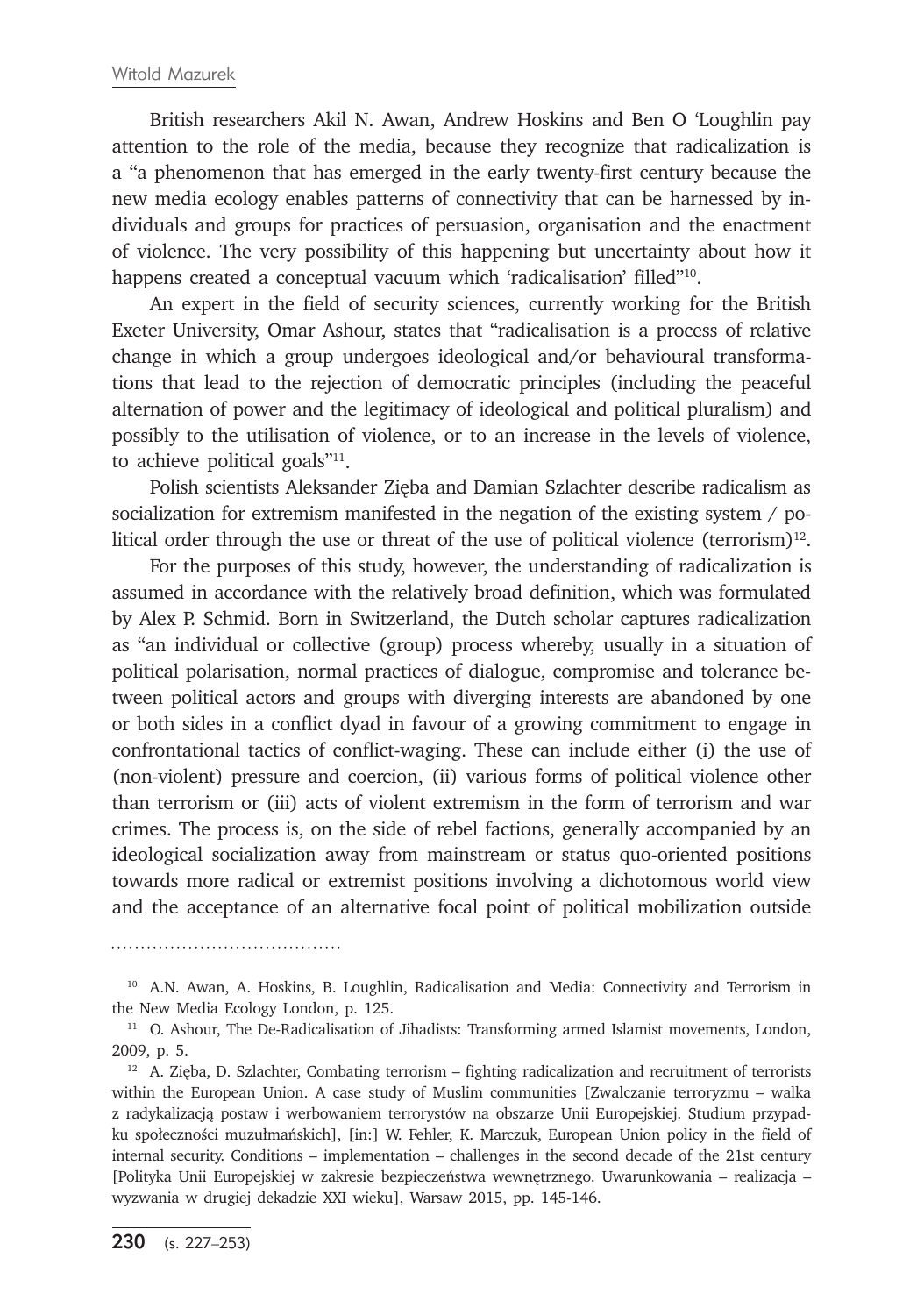the dominant political order as the existing system is no longer recognized as appropriate or legitimate" 13.

## The proces of radicalization

A similar problem, as in the case of the definition of the concept itself, occurs when trying to determine the individual stages of radicalization. There are many models of this process. Below, there are three basic ones, which, according to the authors, adequately represent radicalization as a process. The author of one of the first was American professor Randy Borum. He formulated the following four steps of radicalization:

- Recognition by the pre-radicalised individual or group that an event or condition is wrong ('it's not right');
- A framing of the event or condition as selectively unjust ('it's not fair');
- Others are held responsible for the perceived injustice ('it's your fault');
- The demonization of the 'other' ('you're evil') $14$ .

As Alex Schmid points out, the influential model of the radicalization process was created by Quintan Wiktorowicz. The final element of the process is the entrance of a person into group structures. The scheme consists of four basic stages:

- cognitive opening,
- religious seeking,
- frame alignment,
- $\sim$  socialization<sup>15</sup>.

It seems that an important term from the point of view of security; security of penitentiary units: "cognitive opening" is introduced by Quintan Wiktorowicz. The author describes them succinctly as "the opening of the individual to new ideas and world views"16. "Cognitive opening" is the moment when a person who tried to understand the meaning of his existence suddenly saw the light and at the same time rejected the old views of the world in favor of the new truth17. A prerequisite for joining a radical religious group is the willingness of the individual to open himself to the message of the given ideological movement. Prior socialization experiences have a significant impact on the recognition of the gro-

<sup>13</sup> A. Schmid, Radicalization, De-Radicalization, Counter-Radicalization: A Conceptual Discussion and Literature Review, ICCT Research Paper 2013, p. 19.

<sup>&</sup>lt;sup>14</sup> A. Schmid, op.cit., s. 24.; R. Borum, Understanding the terrorist mindset, [in:] FBI Law Enforcement Bulletin, 72 (7), 2003, pp. 7-10.

<sup>&</sup>lt;sup>15</sup> Q. Wiktorowicz, "Joining the Cause: Al-Muhajiroun and Radical Islam", [in:] Paper presented at "The Roots of Islamic Radicalism"Conference, Yale University, 2004, p. 1.

<sup>&</sup>lt;sup>16</sup> Ibidem, p. 1.<br><sup>17</sup> Schmid, A. op.cit, p. 24; Q. Wiktorowicz, Radical Islam Rising: Muslim Extremism in the West, Lanham, 2005.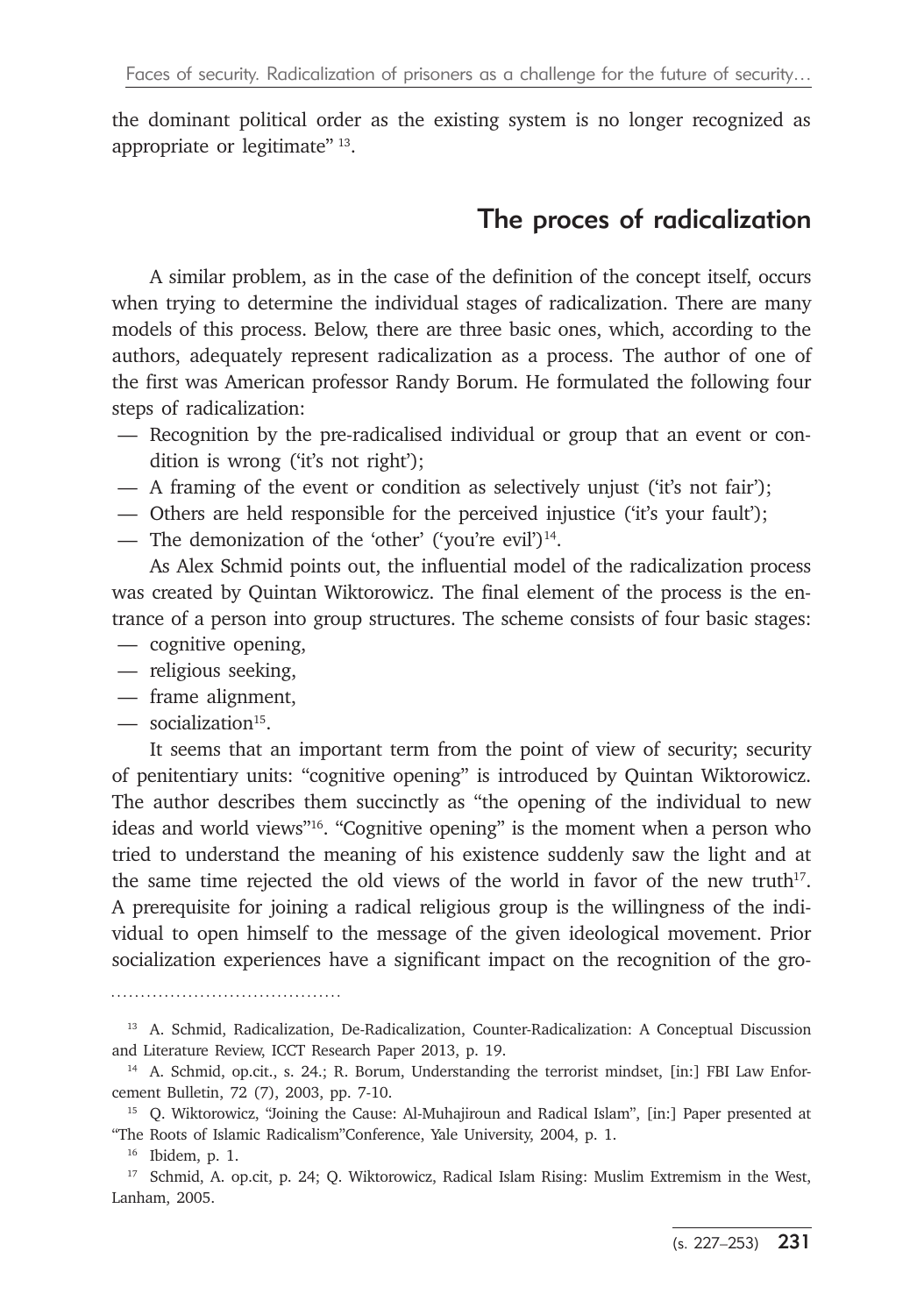up's views as true and thus on the probability of conscious exposure. Most units will consider the ideological movement as irrational or extreme and will reject its offer.

However, the crisis in which some individuals are can cause "cognitive opening", which shakes certainty about previous beliefs and makes the person more open to alternative views. The reasons for interest in extremist movements cannot, therefore, be limited to economic, social, cultural or political aspects. For personal qualities based on specific experiences of the individual, such as death in the family, victimization or family conflicts, can cause "cognitive opening".

Individual movements can support the "cognitive opening" of the individual through their own activity. Activists have different tools. They can use, for example, social networks or initiate new friendships. The goal is to initiate a sense of crisis in the individual through conversations or subtle interactions. Activists initiate harmless discussions about Islam with those gathered in the mosque. They strive to establish new relationships and try to instill in the individual the need to deal with an urgent matter. Islamists, like Mormons, conceal their identity and belonging to the group, until they develop relationships with the individual and gain trust. Therefore, in order to recruit, the movements use not only existing social bonds, but also invest in creating new relationships and networks of unrelated persons. Of course, "cognitive opening" can also be the effect of experiencing a "moral shock", as a result of getting acquainted with information placed in brochures or in photographs or, for example, preached during demonstrations<sup>18</sup>.

Mitchell D. Silber and Arvin Bhatt in their reflections on the determinants of the Islamic extremism point at the following phases of the radicalization process:

- pre-radicalization,
- self-identification,
- indoctrination,
- $-$  iihadization<sup>19</sup>.

Each phase is unique and has its own characteristics. Not every person goes through all phases. Many people stop at one of the phases, or completely interrupt the process of radicalization. Phase sequence is indicated, but not in each case they occur one after the other. The authors indicate that there is a high probability that the person who will go through the phases will get involved in the implementation of terrorist  $acts<sup>20</sup>$ .

*Pre-radicalization* is the starting point. It is a period in the life of the individual before surrendering to the influences and acceptance of ideology as one's own. The authors of the theory say that the majority of individuals were living a normal life and had little in common with criminal activity.

<sup>18</sup> Q. Wiktorowicz, "Joining the Cause…, op.cit., pp. 7-8.

<sup>19</sup> M.D. Silber, A. Bhatt, op.cit., p. 6;

<sup>20</sup> Ibidem,ps. 6;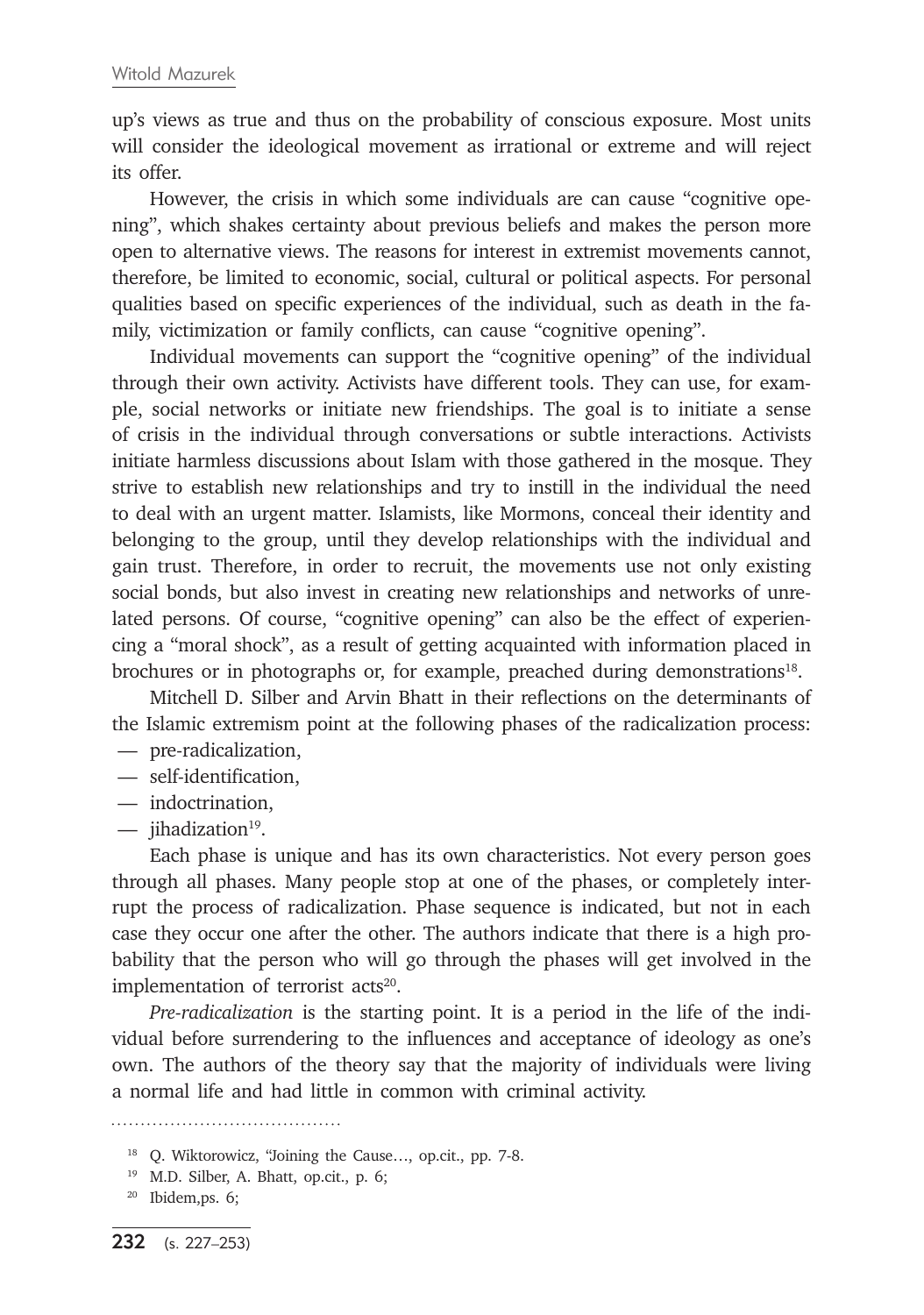Individuals entering the second phase of *self-identification*, explore the ideologies under the influence of internal and external factors. Over time, they move away from their current identity, identify with people with similar views, and finally accept the new ideology as their own. The catalyst for these religious searches is cognitive opening, or a crisis shaking up the existing beliefs, thus creating space for absorbing new worldviews.

There are many types of factors that can serve as a catalyst, including: economic (job loss, lack of mobility), social (isolation, discrimination, experiencing or observing racism), political (international conflicts with the participation of Muslims) and personal (death in the immediate family). Self-identification can be a phase lived individually. In the next stage, however, relations with people who think similarly take on meaning.

*Indoctrination* is a phase in which the individual gradually strengthens his beliefs and fully accepts ideology. It also comes to the conclusion that there are undoubtedly circumstances where action is necessary. This action is militant jihad. "Spiritual sanctioner" plays a supporting role in this phase. In the indoctrination phase, the group chosen by the individual becomes more and more important, as the radical views do.

*Jihadization* is the phase in which members of the group accept their individual duty to participate in jihad. They describe themselves as holy warriors or mujahedeen. Eventually, the group will be ready to plan a terrorist act. Activities include planning, preparation and implementation. The first three phases of radicalization can take up to two or three years, the last stage may turn out to be a very fast process, because it can last only a few months or weeks<sup>21</sup>.

## The European Union facing the problem of inmates' radicalization

European Union bodies are undertaking a series of actions to prevent terrorism. The article indicates selected elements of these activities. The EU's 2005 strategy in the field of fighting against terrorism is based on prevention, protection, prosecution and response. The first section requires: "to prevent people turning to terrorism, eliminating factors or primary causes that can lead to radicalization and recruitment of candidates, in Europe and internationally"  $^{22}$ . One of the most important priorities of the first section is the elimination of the problem of incitement and recruitment in a prison environment recognized as the key environment<sup>23</sup>, i.e. counteracting radicalization. The issue of preventing radicali-

<sup>21</sup> D. Silber, A. Bhatt, op.cit., pp. 6-7.

<sup>&</sup>lt;sup>22</sup> European Council, EU strategy in the field of counter-terrorism, 2005-11-30, p. 3.<br><sup>23</sup> Ibidem, 2005, p. 9.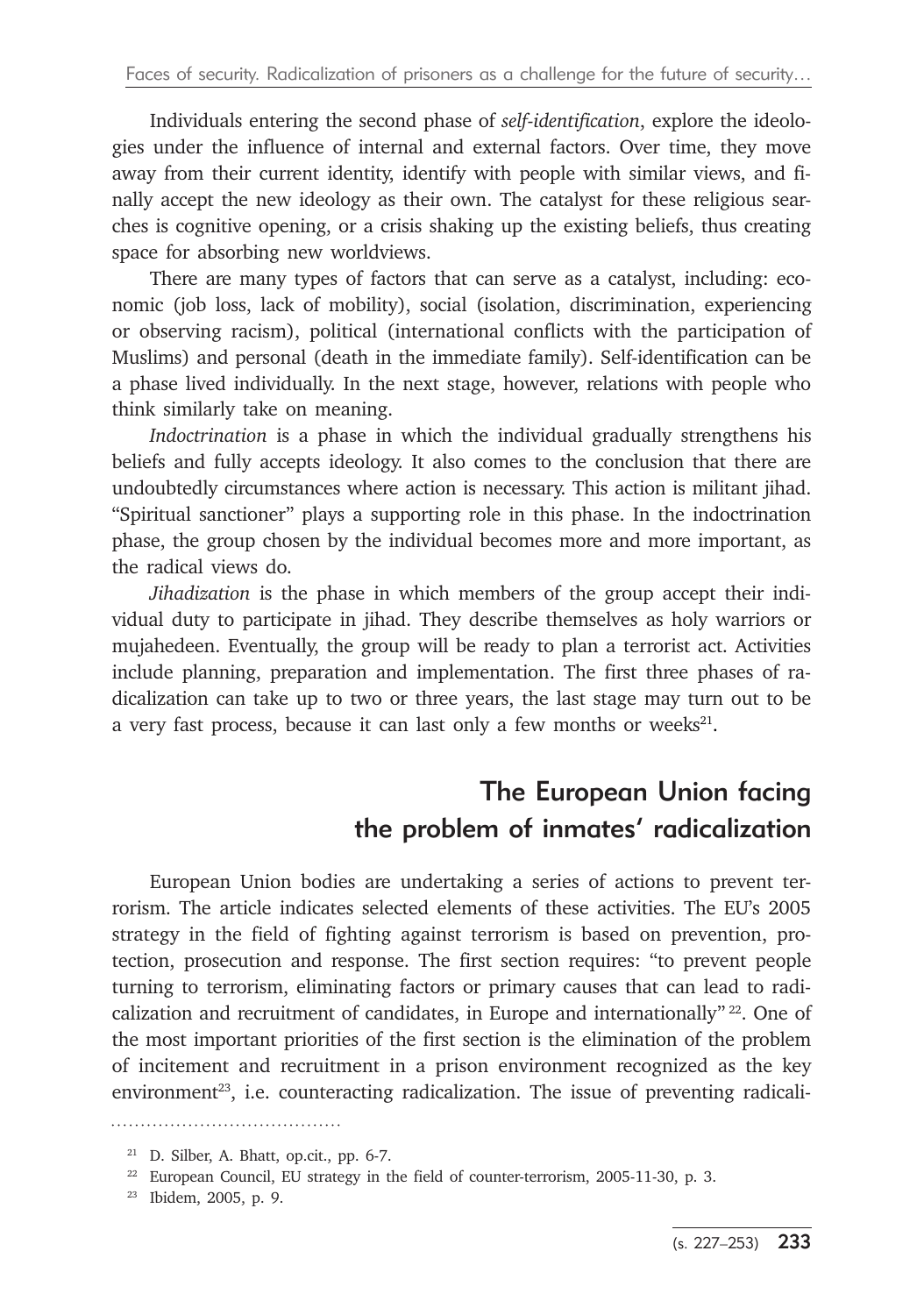zation in penitentiary units was also included in the European Union Strategy in the fight against radicalization and recruitment of terrorists. In 2014, the draft of the strategy already revised<sup>24</sup> clearly indicates that in many sectors there are possibilities to prevent the spread of radicalism. An important element of any effective anti-radicalization program was the training of staff, including penitentiary units.

It has been stated that it is possible to recognize radicalization at an early stage, however knowledge of these symptoms and their understanding is required25. The European Council is committed to supporting programs aimed at raising the level of awareness of radicalization and recruitment as well as training programs, which are to be addressed to practitioners. It also pointed to the need to enable the exchange of experience between experts from individual Member States. At the same time, the European Council considered it appropriate to learn from the experience of practitioners, including knowledge at the disposal of such entities as RAN and CEPOL26.

In 2015, the European Parliament issued a resolution, in which it emphasizes the importance of staff training. It indicates that it is necessary to conduct specialized training not only for the staff of penitentiary units, but also for specific cooperating entities27. The resolution also indicates the value of trainings for the clergymen working in penitentiary units, as well as the appropriate selection of these people. In this context, such people would not only provide religious services, but also contribute to combating potentially radical views $28$ . The European Parliament urges involving inmates in programs that promote critical thinking, religious tolerance and social reintegration, as well as the impact on, in particular, young prisoners who are susceptible to radicalization or recruitment by activists. At the same time, it indicates that supporting measures should be addressed to these people when leaving the penitentiary unit<sup>29</sup>.

In 2017 guidelines were formulated for the EU strategy to combat radicalization and recruitment of terrorists, where the need for further cooperation in the exchange of knowledge in the field of good practices and the training of first-line personnel was clearly indicated. In particular, the need for cooperation between the Radicalisation Awareness Network (RAN), EuroPris and the European Penitentiary Training Academies (EPTA) and the European Judicial Training Network (EJTN) was identified<sup>30</sup>.

<sup>&</sup>lt;sup>24</sup> Point 34 European Council, The draft of the revised EU strategy in the fight against radicalization and recruitment of terrorists, 2014-05-19.

<sup>25</sup> Ibidem, point 24

<sup>&</sup>lt;sup>26</sup> Ibidem, point 35.<br><sup>27</sup> Point 12, European Parliament Resolution on 2015-11-25 on the prevention of radicalization and recruitment of European citizens by terrorist organizations (2015/2063(INI)) (2017/C 366/08)

 $28$  Ibidem, point 12<br> $29$  Ibidem, point 13.

<sup>&</sup>lt;sup>30</sup> European Council, Appendix III to The draft of the revised guidelines for the EU strategy to combat radicalization and recruitment of terrorists, Brussels, 2017-05-24.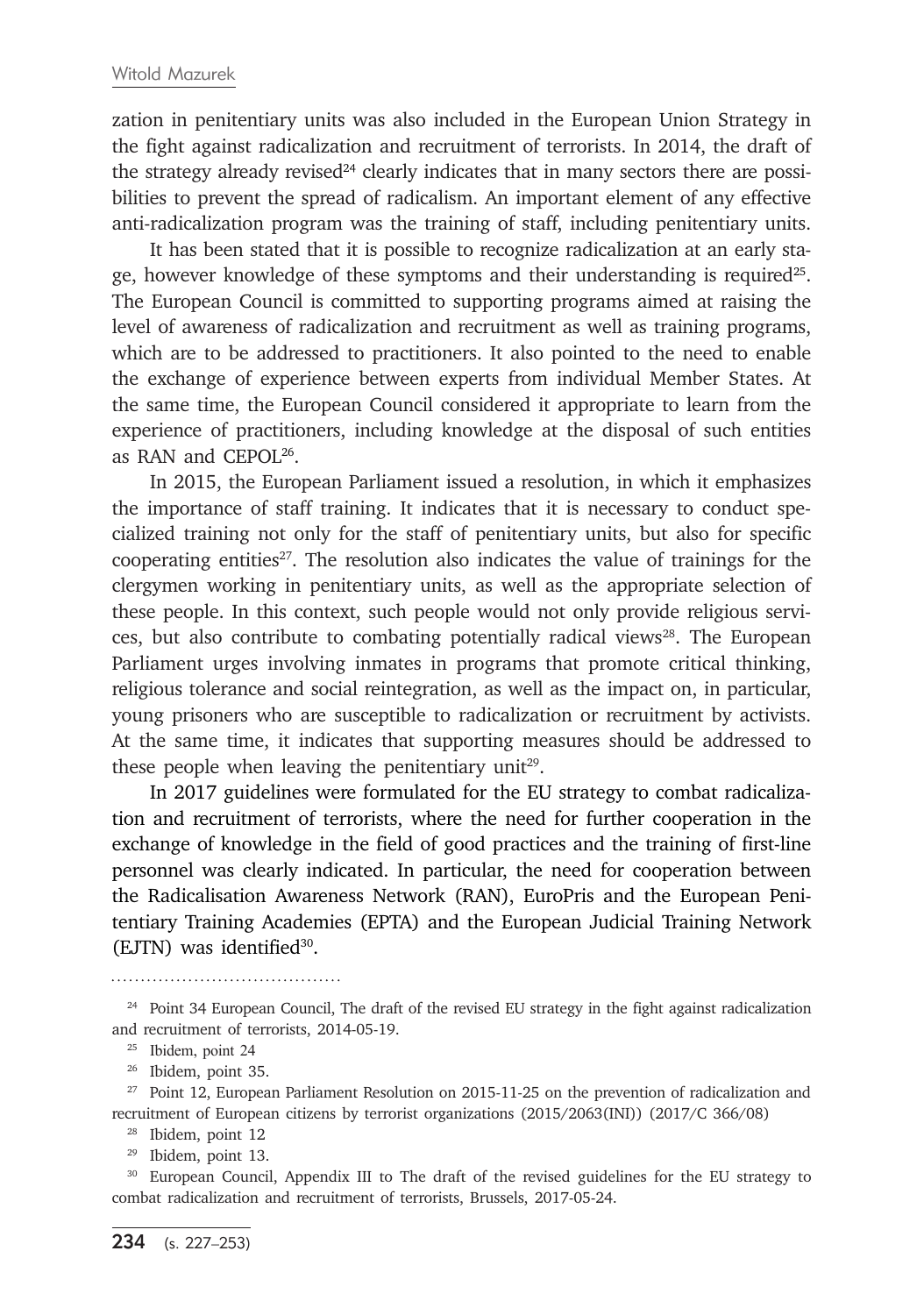In 2017, the High-Level Commission Expert Group on Radicalisation (HLCEG- -R) 31 was established, which includes, among others, representatives of the Center of Excellence as part of the Radicalisation Awareness Network (RAN). In 2018, the HLCEG-R Commission published a report in which it formulated a number of recommendations and challenges regarding radicalization in prisons. Priority areas are cooperation between Member States in the scope of: organization of joint training, exchange of experience, research results and training materials, development of risk assessment tools, creation of programs to disconnect a person from a radical group and reintegration into society, development of religious counseling, creation of alternative forms of imprisonment (especially for women and young people) 32.

The Commission suggests that Member States should pay particular attention to the practical training of prison staff (for example via e-learning), as well as to allow representatives to participate in training organized by European organizations (e.g. CEPOL). It is also desirable that all countries join the European Penitentiary Training Academies (EPTA) network, which can become a forum for sharing, evaluating and developing existing practices. It is appropriate for the Commission to create a repository accessible to interested parties for textbooks containing knowledge about the radicalization of prisoners<sup>33</sup>.

## A penitentiary unit as vulnerable ground for inmates' radicalization

Dangerous ideologies can be preached in various places. Starting from the "official" mosque in which a radical spiritual leader was found, through informal gatherings, to secret meetings taking place in virtual space, but also in schools or in prisons<sup>34</sup>. Often a "incubator of radicalization" may also be a non-governmental organization, as well as a dormitory, a café, a bar, a bookshop or a butcher's shop or a taxi stand<sup>35</sup>. The phenomenon of radicalization in penitentiary units is not new. Penitentiary institutions create a fertile ground for the expansion of attitudes and behaviors that may be defined as extreme.

As Mark Hamm points out, radicalization in prisons can cause both positive and negative results. The latter may in extreme cases lead to terrorism or geno-

<sup>&</sup>lt;sup>31</sup> European Commission Decision on 2017-07-27 establishing a High Level Commission Expert Group on Radicalization (2017/C 252/04).

<sup>&</sup>lt;sup>32</sup> High-Level Commission Expert Group on Radicalisation (HLCEG-R) Final Report 18 May 2018, p. 5.

<sup>33</sup> Ibidem, p. 6.

<sup>34</sup> M.D. Silber, A. Bhatt, op.cit. p. 11.

<sup>35</sup> Ibidem, p. 20.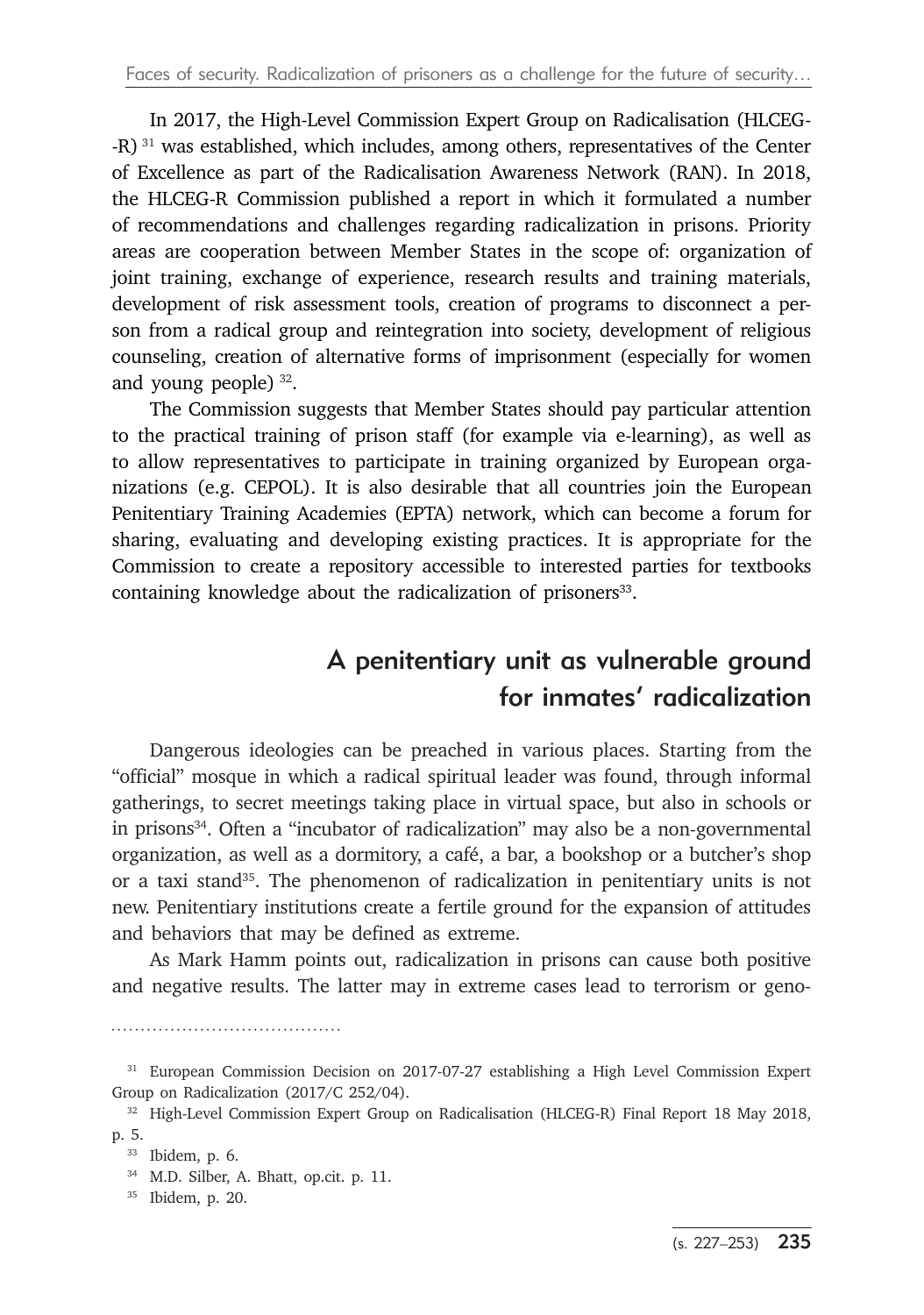cide36. Aleksandra Gołaś, led by the guidelines of Marek Hamma, concludes that a stay in a penitentiary unit had an impact on people significant for contemporary times. As an example, she gives the figure of the imprisoned Indian philosopher, political and spiritual leader Mahatma Gandhi and the Nobel Peace Prize winner Nelson Mandela, who spent twenty-seven years in prison. The author also cites an extreme example of using time spent in prison to develop destructive philosophies. In the case of Adolf Hitler, a stay in the prison in Landsberg (Justizvollzugsanstalt Landsberg) resulted in writing the work "Mein Kampf", which meant even more radicalization of his views. As he admitted, "while in prison, I had time to provide my philosophy with natural, historical foundations." 37

Penitentiary units can play a significant role in the functioning of terrorist organizations, because they provide the opportunity to attract participants as well as enable them to be radicalized. As pointed out by Aleksandra Gołaś, the evidence may be the separatist organization Basque Homeland and Liberty (Euskadi Ta Askatasuna, ETA), which was established in 1959. The philosophy of the functioning of this structure provided for continuous monitoring of the current members who remain in penitentiary isolation. The lodging of prisoners in prisons located close to the place of residence was a facilitation for ETA leaders, so that all participants of the informal structure stayed in several institutions. The above resulted in group pressure, which was an obstacle for people wanting to break away and withdraw from criminal activity<sup>38</sup>.

An important factor for the radicalization process is the **identity crisis**. According to the dictionary of psychology, identity is a basic concept in the theory of personality, it means: "constant self, internal, subjective perception of self as an individual" 39. The identity crisis, on the other hand, is "the loss of self-identity, the lack of a sense of self-continuity over time, the fact that a person in a given place and time is phenomenologically the same person as yesterday" 40. The crisis of the identity of young people existing on the border between two cultures carries the risk of turning towards radical Islam<sup>41</sup>. As Carl Bjorkman notes, people deprived of their liberty are susceptible to influence, because many of them find themselves in an existential crisis42.

<sup>37</sup> J. Toland, Hitler. Biographical reportage [Hitler. Reportaż biograficzny], Warsaw 2014, p. 231; A. Gołaś, op.cit., 138

<sup>38</sup> A. Gołaś, op.cit., p. 138.

<sup>39</sup> A.S. Reber, E.S. Reber, Dictionary of Psychology [Słownik psychologii], Warsaw 2008, p. 805. <sup>40</sup> A.S. Reber, E.S. Reber, Dictionary of Psychology [Słownik psychologii], Warsaw 2008, p. 804.

<sup>41</sup> I. Veenkamp, op.cit., p. 16.<br><sup>42</sup> C. Bjorkman, C. (2010). Salafi-Jihadi Terrorism in Italy, [in:] M. Ranstorp, Understanding violent radicalisation. terrorist and Jihadist movements in Europe, London, pp. 231-255.

<sup>&</sup>lt;sup>36</sup> M. Hamm, The Spectacular Few. Prisoner Radicalization and the Evolving Terrorist Threat, New York and London 2013, pp. 1-18; A. Gołaś, Factors and determinants of the radicalization of Muslims in prisons. case study of Great Britain [Czynniki i uwarunkowania radykalizacji muzułmanów w zakładach karnych. studium przypadku Wielkiej Brytanii], [in:] E-Politikon. XXIII, 2017, p. 137.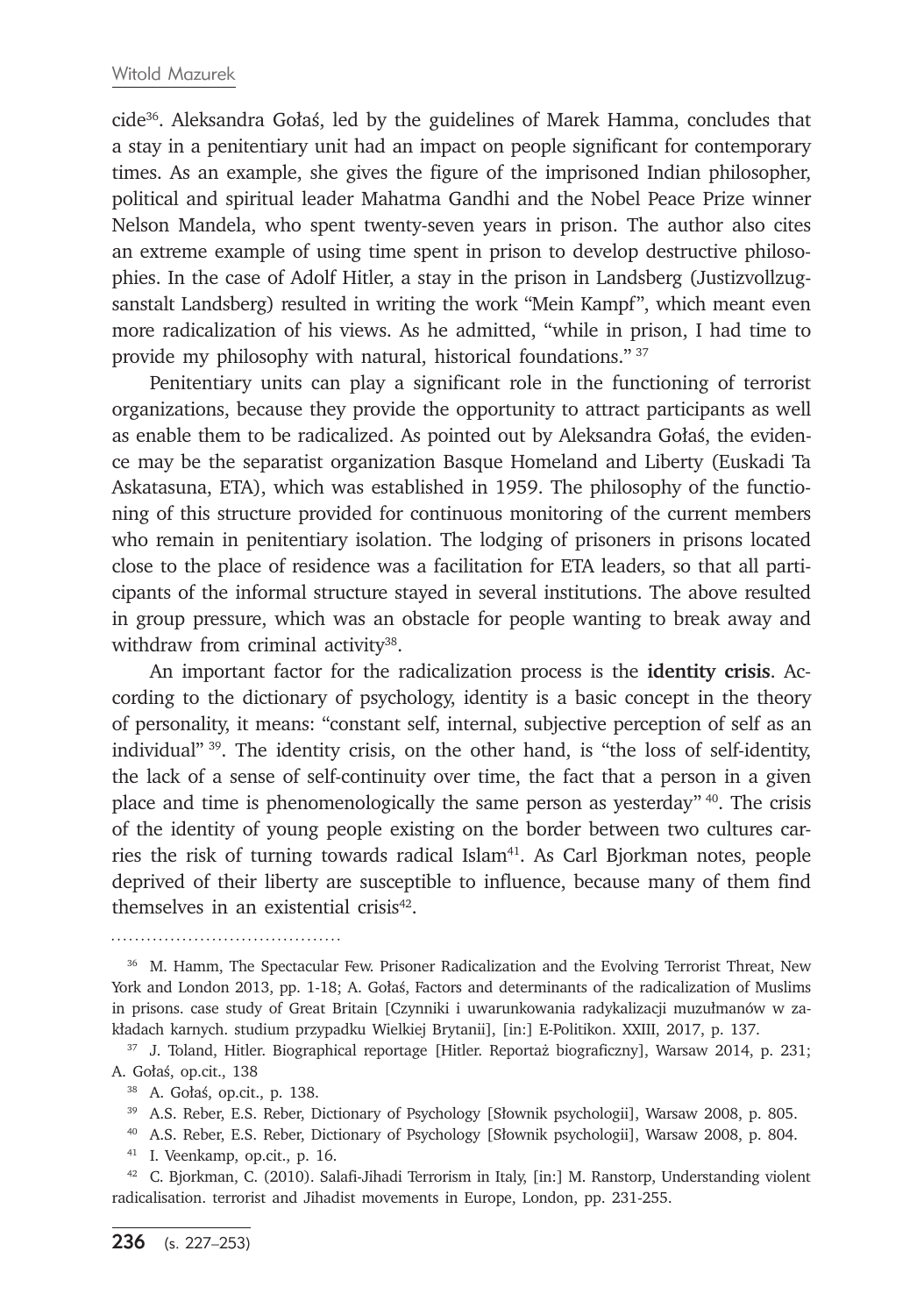Quintan Wiktorowicz, on the basis of a case study, discovered that people with superficial religious knowledge are more susceptible to radicalization than those who are well acquainted with Islamic theologies<sup>43</sup>. Thus, it can be concluded that some residents of penitentiary units, in particular those in crisis, may become victims of ideological activists. Circumstances which increase the risk of radicalization and at the same time reduce the chance of effective rehabilitation is overpopulation of penitentiary units<sup>44</sup>.

## Fighting inmates' radicalization

Ivo Veenkamp points to three pillars of counteracting radicalization of behavior in Dutch society. These are: the full integration of Muslims into society, the promotion of anti-radical behavior in Muslim communities, and the identification, isolation and encirclement of radicalization processes in order to stop the transformation of radicalization into violence45. Particularly interesting and inspiring from the point of view of the subject of this study seems to be the third pillar. The basic task is to detect signals about people who are isolated from society and those who take action against him. To make this possible, the local community needs to cooperate. Thus, a system was created that allowed – to put it simply – "reporting" about the alleged radicalization. Information goes to special points, which analyze it and develop a further strategy.

The work of the services may involve hidden or open activities, depending on the needs. In the Netherlands, the issue of radicalization of prisoners has been raised for a long time. In 2007, Ivo Veenkamp emphasized that the radicalization of attitudes among prisoners in penitentiary units was given special attention. At that time, Dutch prisons carried out a policy of protection of residents from committed jihad activists. Thus, the latter were sent to two special penitentiary centers, isolating from the remaining prison community. The second important element in the prevention of radicalization in prisons was conducting specialized training of employees performing duties in penitentiary units intended for radical prisoners, in the detection of manifestations of radicalization of moods<sup>46</sup>.

For comparison, it is worth pointing out what actions have already been undertaken in Spanish prisons in 2007 as part of penitentiary policy, which is part of the fight against radicalization. These were primarily: counteracting the grouping of inmates to serve the continuation of terrorist activities, geographical spread of these people, overhearing of telephone conversations of prisoners, giving the

<sup>43</sup> Schmid, A., op.cit., p. 24. 44 Point 10. European Parliament Resolution, op. cit. 45 I.Veenkamp, op.cit., p. 16.

<sup>46</sup> I.Veenkamp. op.cit. 16.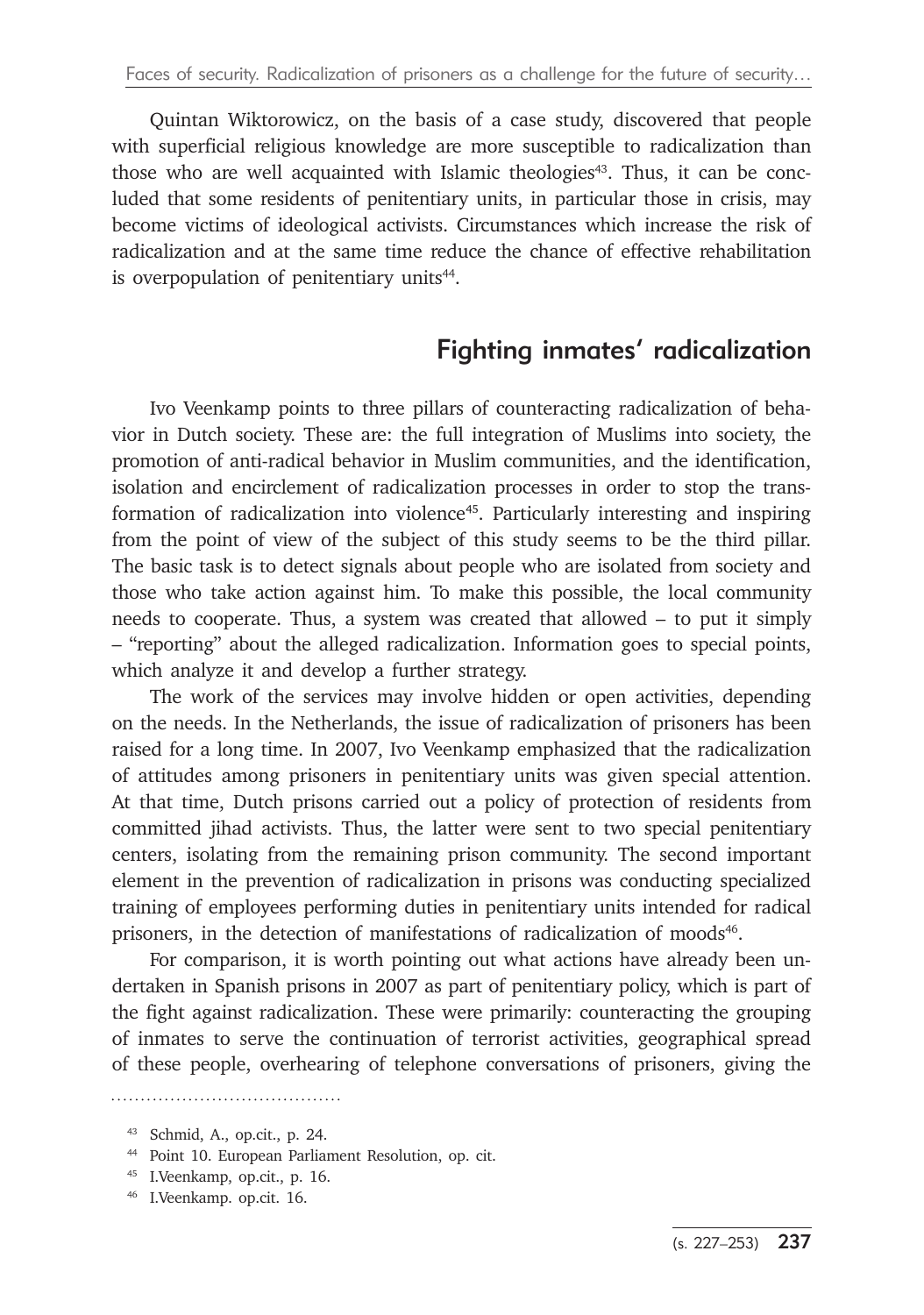opportunity to use religious practices for Muslims, kept by clerics lecturing only "moderate" content<sup>47</sup>.

The European Parliament underlines that the administration of penitentiary units should isolate prisoners who profess violent extremism and are effectively recruited by terrorist organizations. The purpose of the isolation is to prevent other prisoners from becoming more radical through bullying. However, decisions on such proceedings should be made by the court in each individual case. The European Parliament authorized the RAN Commission and the Member States to examine evidence and experience related to the effectiveness of the isolation method in preventing the spread of radicalization in prisons<sup>48</sup>. There is a division among experts regarding the effects of isolating the radicalized prisoners. Nevertheless, everyone agrees about the need to implement a strategy of withdrawal of prisoners from radical actions. This process should start in the penitentiary unit, however, it should be continued in cooperation with the relevant entities after release49.

#### The cooperation of penitentiary units with other sectors

Frank Urbancic points out that the arrest and placement of terrorists in prisons should be one of the main elements of the global fight against terrorist leaders<sup>50</sup>. However, it should be emphasized that the role of penitentiary units in counteracting terrorism is only partial. Placing a terrorist in a penitentiary unit, just like killing him, is just a means of giving time to apply other types of activities<sup>51</sup>.

The cooperation of penitentiary institutions with other sectors on the radicalization of persons deprived of liberty concerns, in the opinion of the authors of the article, two basic areas. The first of these is security, the second is social

<sup>47</sup> P.P. Hernandez, Strategy for coordination of anti-terrorist activities, [in:] M. Adamczuk, K. Rypulak- -Mirowska, Counteracting terrorism. Coordination of anti-terrorist activities. Materials from the conference [Przeciwdziałanie terroryzmowi. Koordynacja działań antyterrorystycznych. Materiały z konferencji], https://www.bbn.gov.pl/ftp/dokumenty/terroryzm\_publik08.pdf, p. 25, (downloaded: 2019-01-07).

<sup>48</sup> Point 11 European Parliament Resolution, op. cit.

<sup>&</sup>lt;sup>49</sup> High-Level Commission Expert Group on Radicalisation, op.cit., p. 3.<br><sup>50</sup> F. Urbancic, Strategies and methods of operation of international terrorist groups [in:] M. Adamczuk, K. Rypulak-Mirowska, Counteracting terrorism. Coordination of anti-terrorism actions. Conference materials [Przeciwdziałanie terroryzmowi. Koordynacja działań antyterrorystycznych. Materiały z konferencji] https://www.bbn.gov.pl/ftp/dokumenty/terroryzm\_publik08.pdf, s. 48, (downloaded: 2019-01-07).

<sup>&</sup>lt;sup>51</sup> Ibidem F. Urbancic, Strategies and methods of operation of international terrorist groups [in:] M. Adamczuk, K. Rypulak-Mirowska (red.), Counteracting terrorism. Coordination of anti-terrorism actions. Conference materials [Przeciwdziałanie terroryzmowi. Koordynacja działań antyterrorystycznych. Materiały z konferencji] https://www.bbn.gov.pl/ftp/dokumenty/terroryzm\_publik08.pdf, p. 46, (downloaded: 2019-01-07).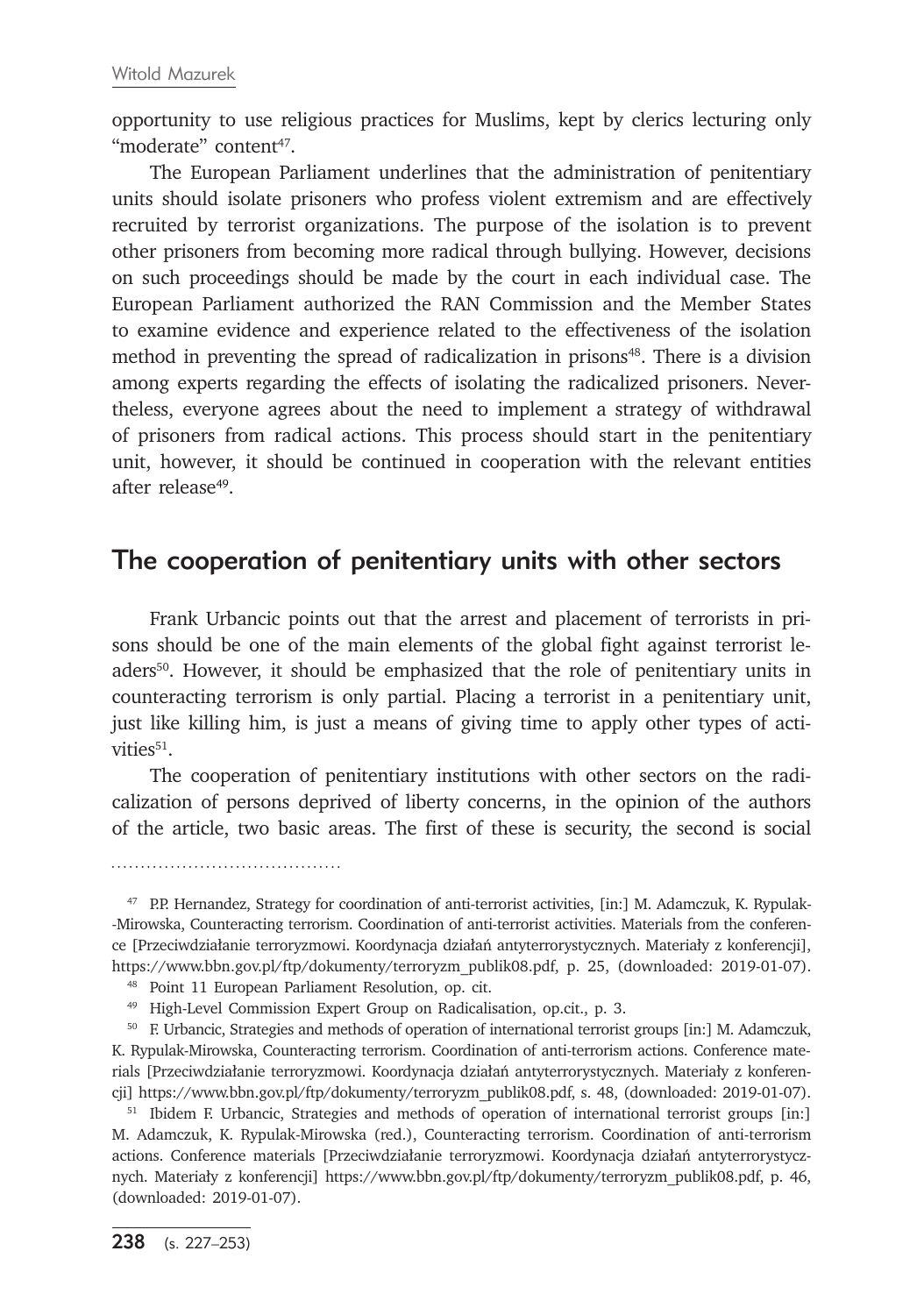rehabilitation and reintegration into society. These areas, from the point of view of the administration of the prison, depend on each other and interact with each other. As Robert Borkowski remarks, "If prevention is understood broadly as the whole of anticipation, counteraction and suppression of the most dangerous types of crime, it is undoubtedly a priority of the internal policy of every civilized state. Scientific research, threat analysis, intelligence cooperation and information exchange as well as surveillance of potentially threatening security environments are nowadays elementary state tasks in the area of anti-terrorist security policy" 52.

Cooperation between the police, penitentiary units and the system of probation supervision in the subject of extremist and terrorist criminals is of great importance for the management of security and social rehabilitation. This is a key triangle in wider cooperation between different agencies, which also includes other stakeholders, such as prosecutors, local authorities and social workers. Information exchange is the basis for cooperation of interested entities. The cooperation depends on the possibilities that the law gives to the individual institution. The common denominator is the risk assessment performed by the services. However, the tools they use are different. The variety of tools does not necessarily have to be a barrier to cooperation, however mutual knowledge of the tools and the same interpretation of the received data are indispensable<sup>53</sup>.

An effective exchange of information will only be possible in the case of appropriate policy decisions and the implementation of legislative changes. European Union regulations, interstate solutions and intra-state law decide which information, for what purpose and in what circumstances they can be made available. There are opinions that the ideal situation would be to have all the data at any time by each agency. The lack of realism of this vision, however, results from legal and organizational limitations. For operational and financial reasons, it is not possible to process all data and to select the most-important information from them. The following variables are meaningful: which information can be made available, to whom they can be lent or from whom it can be obtained, under what circumstances information can be exchanged and to what extent it can be used. On the other hand, the issue of recognizing information as important in the prevention of extremism seems difficult due to the multifactorial nature of this phenomenon. Risk estimation or indication of threats is possible after the various information has been confronted with each other $54$ . The challenge for countries interested in effective cooperation is therefore to develop appropriate procedures.

<sup>52</sup> R. Borkowski, Radykalizacja jako …, op. cit. p. 74.

<sup>53</sup> M. Molenkamp, L. Wouterse, Ex post paper Triple P: Coordination and collaboration between police, prison and probation services in dealing with violent extremist and terrorist offenders, p. 1. https://ec.europa.eu/home-affairs/what-we-do/networks/radicalisation\_awareness\_network/about-ran/ ran-p-and-p\_en (downloaded: 2019-01-10).

<sup>54</sup> Ibidem, p. 2.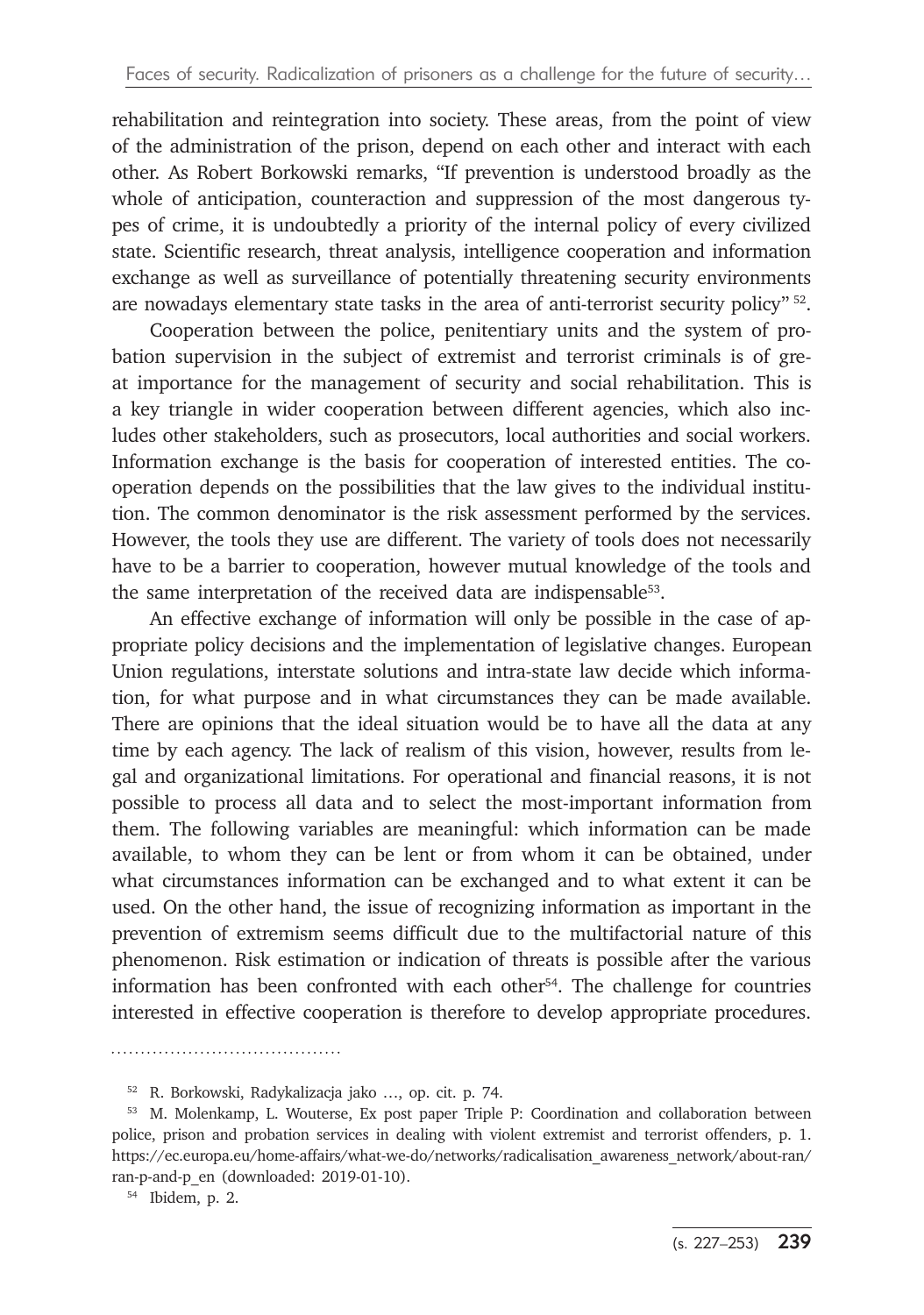Pedro Perello Hernandez pointed out that the prison system (since the 1980s) is an important element in counteracting terrorism in Spain. In this country, effective prevention in this area was to be based on: "strengthening international cooperation, efficiency of court work, assistance to victims of terrorism, launching new structures, new police activities, prison policy, constant dialogue with Muslim communities and other complementary activities" 55.

In Denmark, information exchange involving penitentiary service has been in place since 1998. At that time, a cooperation network was organized (KSP prison & probation, police and social services). The prison service in Denmark functions as part of the KSP network, which is an element of the structure under which various agencies cooperate, which enables cooperation in, for example, counteracting extremism or terrorism<sup>56</sup>. As Ann-Sophie Hemmingsen from the University of Southern Denmark points out, since 2012, the staff of penitentiary units and the probation sector have been trained by Danish security services and intelligence in the field of radicalization and extremism. Thanks to this, the staff is equipped with the skills necessary to detect signals indicating a potential hazard in the environment of their work. The staff is also obliged to provide such information to security and intelligence services<sup>57</sup>.

In the Czech Republic, prison services, the police academy and the National Center Against Organized Crime (NCOZ) have jointly developed the SAIRO pilot program. It was recognized that there is a need for cooperation to detect radicalization in the prison environment. The created tool has been adapted to the Czech realities, that is, the aspects related to right-wing and left-wing extremism were taken into account. The program is based on monitoring the behavior of prisoners and analyzing and assessing the information obtained. It also makes it possible to share this information between penitentiary units and appropriate services that take care of the security of the state<sup>58</sup>.

Information exchange between penitentiary units and security services also functions in Germany. However, the impact is put on the restrictions resulting from the EU Directive 2016/68059 concerning, among other things, the processing of personal data by competent authorities to prevent crimes. An important element is the requirement to disclose data exchange with security authorities, which means that cooperation in this area will take place under greater rigor.

<sup>58</sup> M. Molenkamp, L. Wouterse, op.cit., pp. 5-6.

<sup>59</sup> Directive of the European Parliament and of the Council (EU)2016/680 on 2016-04-27 on the protection of individuals with regard to the processing of personal data by competent authorities for the purposes of crime prevention, prosecution, detection and prosecution of criminal offenses and the enforcement of such criminal offenses, and repealing Council Framework Decision 2008/977/WSiSW

<sup>55</sup> P.P. Hernandez, op.cit., p. 20.

<sup>56</sup> M. Molenkamp, L. Wouterse, op.cit., p. 6.

<sup>&</sup>lt;sup>57</sup> A. S. Hemmingsen, The danish approach to countering and preventing extremism andradicalization, Danish Institute for International Studies, Copenhagen 2015, p. 30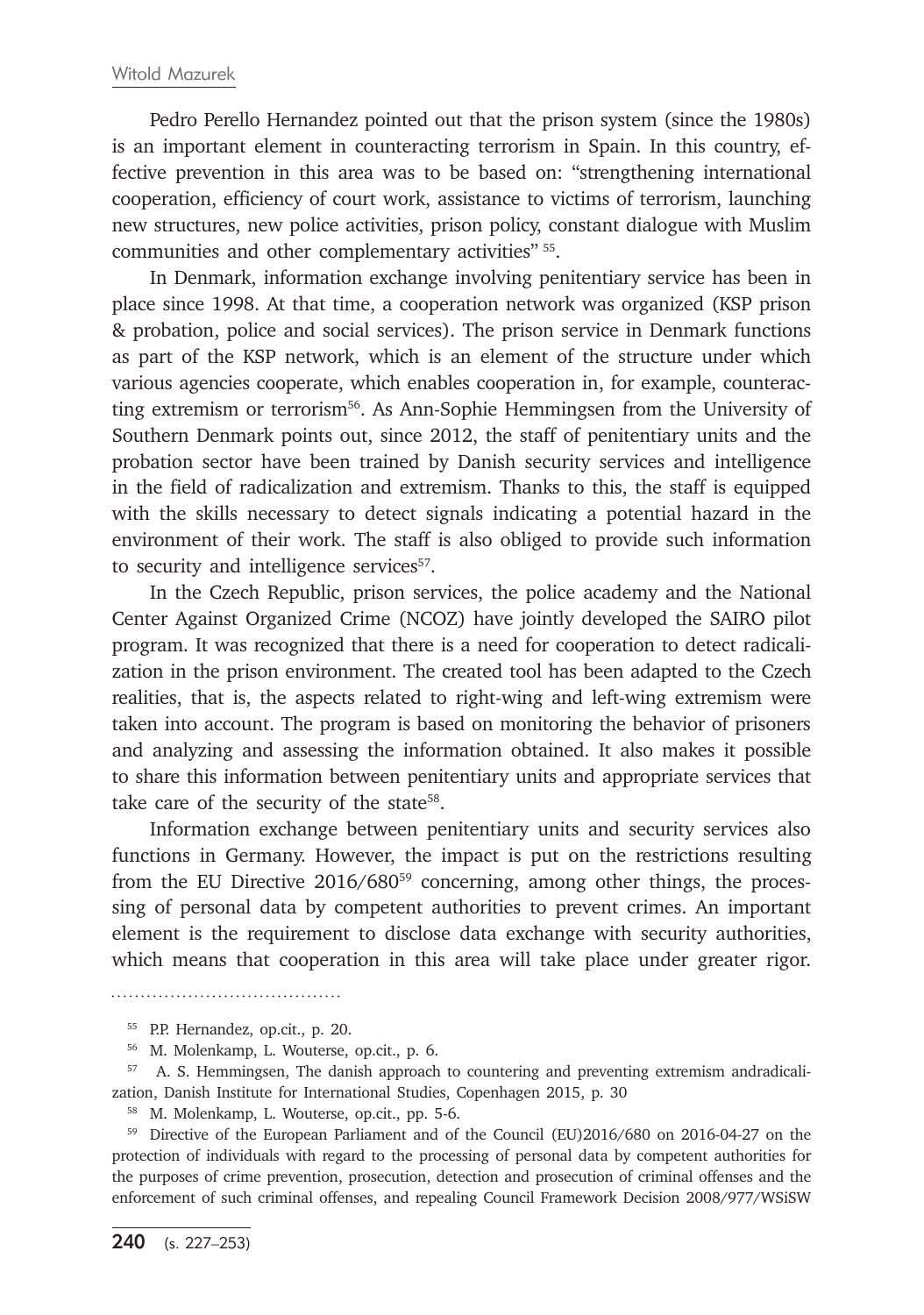Also in German law there are four principles affecting for the exchange of information. This is the principle of the purposefulness of collecting, processing and use of data. This rule prevents automatic data transfer. Information obtained for a specific need may be used in new circumstances of the same rank and made available in justified cases, which is the second principle. Another rule touches on the problem of non-compliance of observation which is long-lasting and covers every human movement with human rights. The last principle is that the exchange of information must serve a particularly important public interest. In fact, however, information exchange comes quite easy, but not automatically. It is also important to be able to recognize prisoners' real security threats so that inadequate procedures are not initiated<sup>60</sup>.

As Damian Szlachter points out, one of the pillars of effective counter-terrorism actions of a given state is having intelligence agents inside a radical extremist organization whose task is to obtain advance information $61$ . In the context of penitentiary units, at least in the Polish prison reality, preventive actions are possible only in the case of proper identification of the prisoner's environment carried out as part of precautionary activities. According to the analysis of the experience of other countries, the information gained during these activities may be useful also for other services.

#### Personal security in Polish penitentiary units

Security concerns many dimensions of reality. Based on the elementary, dictionary meaning of the term, security can be defined as a state of non-threat, and in the context of the functioning of the state, it is "all conditions and institutions protecting the state and citizens"  $62$ . Security depending on the context can be differently defined. Etymologically, the term security (sine cura) means a state free of fear. It concerns disposition of knowledge and trust in the predictability of events in the future, confirming the objective order of social life<sup>63</sup>. Janusz Świniarski notes that one of the possible divisions of security is the distinction of personal safety and structural security. The safety of prisoners staying in penitentiary units

<sup>60</sup> M. Molenkamp, L. Wouterse, op.cit., p. 2-3.

<sup>&</sup>lt;sup>61</sup> D. Szlachter, The role of special services and the army in combating terrorism [Rola służb specjalnych i wojska w zwalczaniu terroryzmu], [in:] M. Adamczuk, K. Rypulak-Mirowska, Counteracting terrorism. Coordination of anti-terrorism actions. Conference materials [Przeciwdziałanie terroryzmowi. Koordynacja działań antyterrorystycznych. Materiały z konferencji] https://www.bbn.gov.pl/ftp/dokumenty/terroryzm\_publik08.pdf, p. 46, (downloaded: 2019-01-07).

 $62$  Dictionary of the Polish language edited by W. Doroszewski, https://sjp.pwn.pl/slowniki/bezpiecze%C5%84stwo.html. (access: 2018-12-31).

<sup>&</sup>lt;sup>63</sup> J. Maciejewski, Groups in disposal. Sociological analysis. [Grupy dyspozycyjne. Analiza socjologiczna], Wydawnictwo Uniwersytetu Wrocławskiego, Wroclaw 2014, p. 205.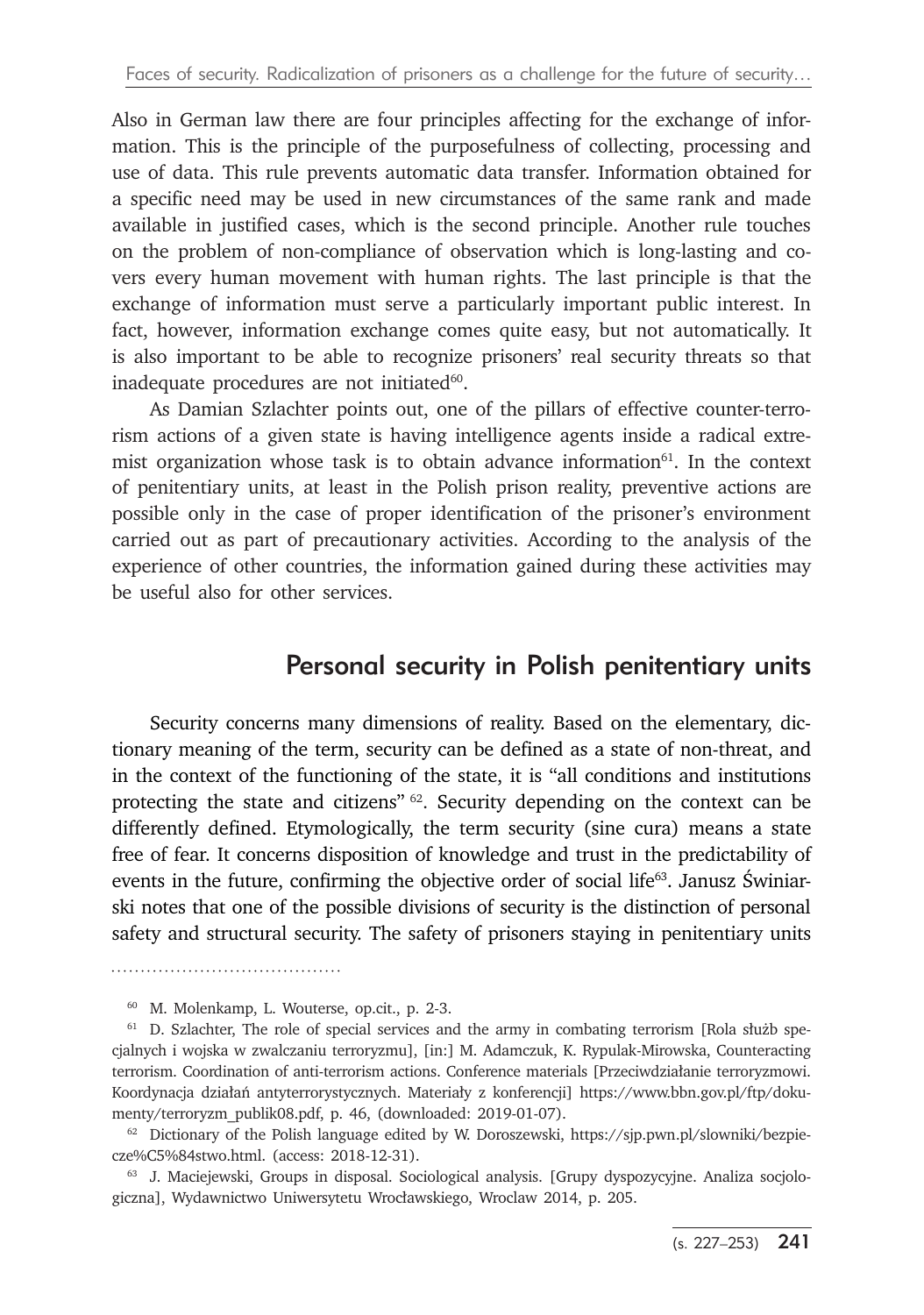can be understood in the category of personnel and structural security. In this approach, it is presented by the authors of the article. Structural security is both an ambiguous and a somewhat "vague" concept, as well as a concept that often means different phenomena of different "polarities".

In 1993 Ryszard Rosa pointed to phenomena that were termed "personal safety" ("security of the person") and "structural security" ("security of social structures"), where "social structures" are identified with "social institutions" 64. As Jan Maciejewski points out, personal safety is about providing **a** person with such conditions of existence that will enable him to achieve his own fulfillment. The structural security concerns the institutional and organizational aspect of social life in various dimensions (international, regional, state and local). The essence of structural security is to direct the activities of the institution in **a** way to ensure personal safety.

In the context of the topic of the study, it is worth emphasizing the unique role in ensuring structural, and thus personal security of the disposable groups<sup>65</sup>. One of them is the Prison Service<sup>66</sup>. The structure that closely cooperates with the Prison Service is the probation service, which also affects the sense of safety of those under their care. Witold Mazurek in the book "Guardian in shaping the safety of children and youth" proposes the introduction of the concept of "safety of children and youth", which he describes as: "Safe state of existence of children and young people in the time and space of nature and culture, and in all social circles, enabling to satisfy their various life needs and comprehensive personality development, provided to them by all social structures by protecting and defending both life and health and property and dignity of children and adolescents from the prenatal period, as well as all the rights of the child, which is guaranteed by the interpretation of the law, against any possible threats to this state of existence." <sup>67</sup>

Referring to the above definition and considering the issue of this study, the authors propose the introduction of the term "security of prisoners in penitentiary units", which they define as: "Safe state of existence of prisoners in penitentiary units enabling them to meet their various life needs, provided to them by the structures of the Prison Service and entities cooperating with the Service, protecting and defending both life and health and property and dignity of prisoners during a stay in a penitentiary unit, which is guaranteed the interpretation of the law, against all possible threats to this state of existence." The definition limits the range of the Prison Service's influence to the spacetime, which consists of a penitentiary unit and the period of stay of the inmate in it.

<sup>64</sup> R.Rosa, Philosophy of personal and structural security [Filozofia bezpieczeństwa personalnego i strukturalnego], Warsaw 1993.

<sup>&</sup>lt;sup>65</sup> O. Nowaczyk, J. Maciejewski, Groups in disposal for the Polish society [Grupy dyspozycyjne społeczeństwa polskiego], Wroclaw 2006, p. 78.

<sup>66</sup> J. Maciejewski, op.cit., p. 141.

<sup>&</sup>lt;sup>67</sup> W.Mazurek, Guardianship in shaping the safety conditions for children and adolescents [Kuratela sadowa w kształtowaniu warunków bezpieczeństwa dzieci i młodzieży], Krakow 2014, p. 55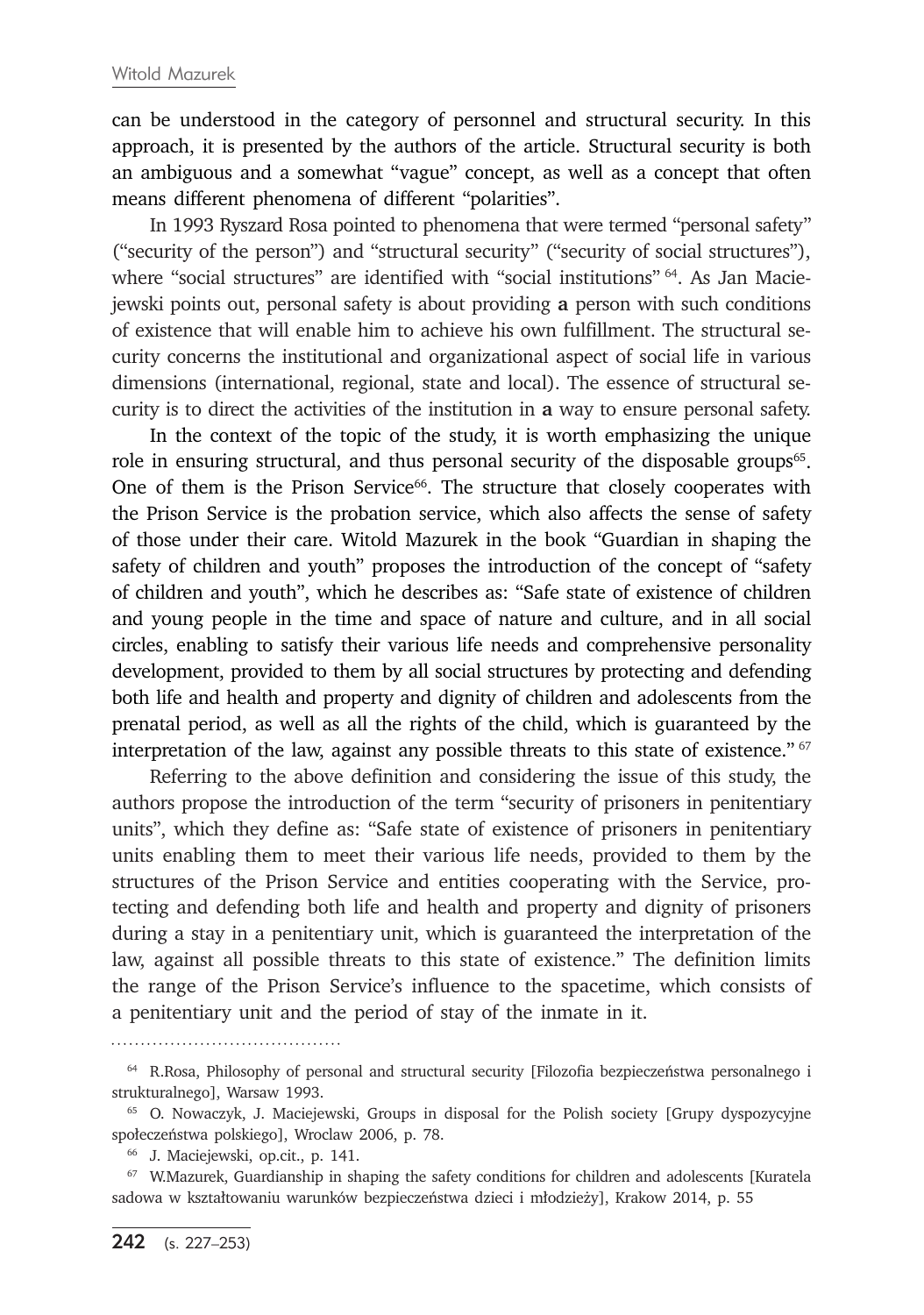The definition takes into account the structural aspect, that is, it indicates the Prison Service as a structure responsible for the safety of prisoners. However, the definition also includes the phrase "and entities cooperating with it", which means an indication of a number of institutions (including courts, prosecutors, law enforcement agencies, probation service) that work with the Prison Service in various areas, including in the area of prisoners' security. The above indicates that the Prison Service in Poland is not and cannot be alone in ensuring the safety of prisoners, which is important in the context of the adoption of radical attitudes by inmates. The safety of prisoners is included as a state and as a process, thus emphasizing the need for constant efforts to ensure security. Each new circumstance, often easy to be underestimated, may have a modifying effect on the decisions of persons responsible for the safety of prisoners in prison units and imply a number of activities, often requiring immediate implementation. Thus, preventive activities have a special place in the process of providing prisoners with security.

## Prison Service in the "security" service.

The Prison Service in Poland implements, among others, the following tasks, formulated in the Act on the Prison Service:

- "ensuring order and security in prisons and detention centers  $(...)$
- conducting penitentiary and rehabilitation interventions for persons sentenced to deprivation of liberty"68.

The Prison Service prevents the occurrence of events that pose **a** threat to security. In accordance with applicable regulations, such events include, among others: assault on an organizational unit, assault on convoy of the Prison Service, hostage taking, rebellion, violation of order, escape of an inmate from the organizational unit, suicide of the detainee, assault on an officer or employee, rape of **a** prisoner, abuse of prisoners, brawl, beatings, collective illness of prisoners or disclosure of **a** prohibited item in the organizational unit or place of employment of prisoners outside the organizational unit<sup>69</sup>.

The personal safety of prisoners is provided in various dimensions. The protection of a penitentiary unit is carried out by personnel through the use of: "protective measures, preventive actions and security activities"70. One of the basic elements related to the provision of personal security is to conduct a perso-

<sup>68</sup> Article 2.2 point 1,2,6 of the Act of 9 April 2010 on the Prison Service (Journal of Laws of 2010 No. 79, item 523).

<sup>69</sup> Annex No. 1 to Regulation No. 1/2018 of the General Director of the Prison Service of January 3, 2018 regarding the duty service in the organizational units of the Prison Service, events that may occur in the Prison Service and how to explain and document them.

 $70\quad$  § 3 of the Regulation of the Minister of Justice of 17/10/2016 on the ways to protect the organizational units of the Prison Service (Journal of Laws of 2016, item 1804).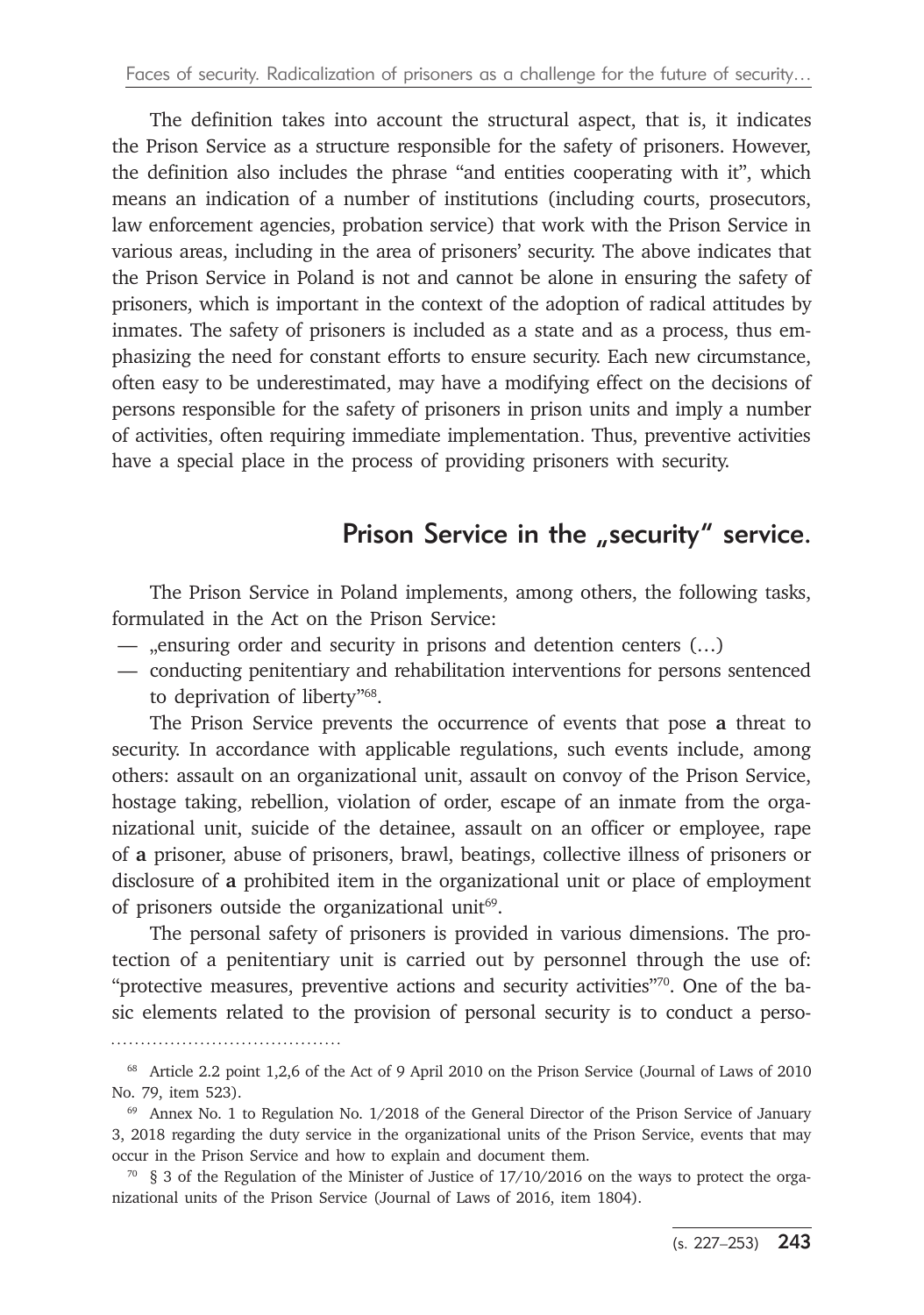nal reconnaissance among prisoners<sup>71</sup>. Implementation of the diagnosis as part of preventive activities is the basis for the identification of prisoners exhibiting radical attitudes. Officers and employees implement the so-called preventive activities aimed at "identifying the prisoners' environment and their intentions that undermine order and security" <sup>72</sup>. Accurate diagnosis is a difficult task, and at the same time it is necessary to ensure personal safety in prisons. In accordance with applicable regulations, recognition is carried out in particular through: "observing behaviors and relationships in the environment of prisoners, recognizing the structures of criminal subculture and identifying the atmosphere and mood among prisoners and their intentions that harm the individual's safety" 73.

Effective diagnosis is conditioned by the professional approach of the staff to the implementation of preventive activities, including knowledge of the process of obtaining information and knowledge about the issue that is being researched74.

## Inmates' radicalization – challenge/threat to security in the Polish penitentiary units?

Unfortunately, it is easier to point to places where radicalization can take place. As has been discovered, one of the "incubators of radicalization" is undoubtedly a penitentiary unit. Mitchell D. Silber and Arvin Bhatt note that it is more difficult to determine who can attempt to make others subject to radicalization, as well as who can become a potential victim of  $it^{75}$ . Below, the authors focused on three issues that in the context of radicalization of prisoners' attitudes constitute a challenge for penitentiary units, namely: qualifying prisoners as the so-called "Dangerous", improving the competences of the staff and cooperation with other sectors.

The issues of security and social rehabilitation are regulated, among others, in the Executive Penal Code (KKW). The key elements in dealing with prisoners is to place prisoners in cells and classify them. Thus, it is pointed out that, according to KKW, placing the prisoners in a residential cell includes the following:

<sup>73</sup> Ibidem, § 33.

<sup>71</sup> W. Pływaczewski, J. Pomiankiewicz, Prisons as an element of the internal security system of the state – a Polish variant and international aspects [Więziennictwo jako element systemu bezpieczeństwa wewnętrznego państwa – wariant polski i aspekty międzynarodowe]. "Przegląd Więziennictwa Polskiego" 2015, no. 82, p. 98.

<sup>72</sup> § 33 of the Decree of the Minister of Justice of 17/10/2016, op.cit.

<sup>74</sup> G. Fuchs, Expert's intuition and environmental recognition of prisoners by Prison Service officers [Intuicja ekspercka i rozpoznawanie środowiska osadzonych przez funkcjonariuszy Służby Więziennej], [in:] J. Maciejewski, D. Hofman, A. Sokołowska "Cooperation of local government and disposable groups in ensuring the security of local communities" ["Współpraca samorządu terytorialnego oraz grup dyspozycyjnych w zapewnianiu bezpieczeństwa społeczności lokalnych"], Wroclaw 2017. 75 M.D. Silber, A. Bhatt, op.cit., p. 20;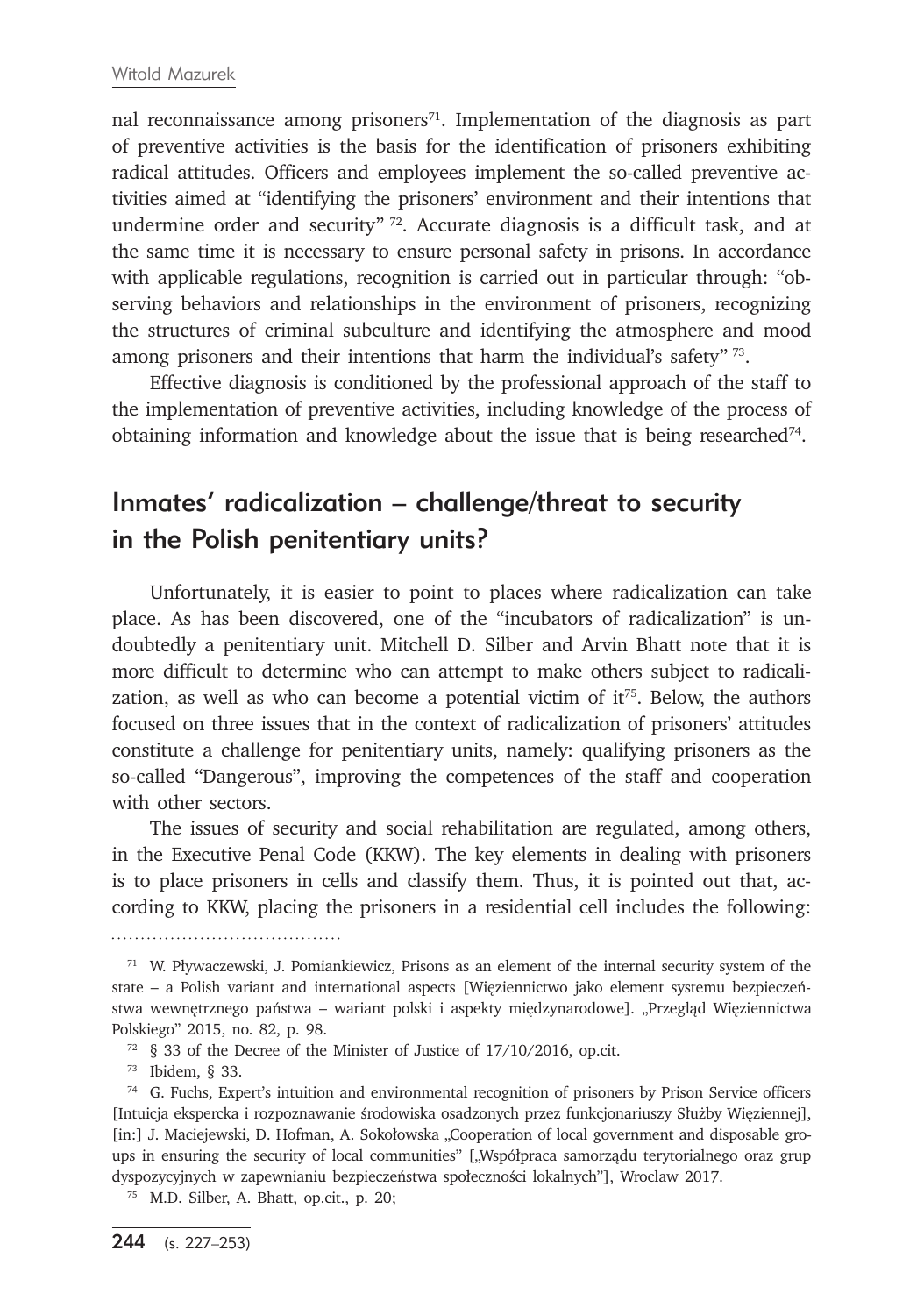preventing mutual demoralization, separating the prisoner from detainee arrest, ensuring order and security, shaping the right atmosphere among prisoners, preventing self-aggression and committing crimes during serving sentences as well as providing medical, psychological and rehabilitation recommendations and classification decisions in the case of convicts<sup>76</sup>.

Classification of convicts is carried out "in order to create conditions conducive to individual treatment of convicts, preventing detrimental influences of demoralized convicts and providing convicts with personal security, choosing the right system of punishment, category and type of prison and placing convicts inside the prison<sup>77</sup>.

Code regulations enable effective isolation of an inmate creating a serious social threat or a serious threat to the safety of a penitentiary unit from other prisoners. The first set of reasons for the qualification of the detainee in the above category is in the case of convicts committing a crime, and in the case of detainees suspected of committing a crime "with a very high degree of social harmfulness, in particular crimes of:

- assassination on independence or integrity of the Republic of Poland, constitutional system of the state or constitutional organs of the Republic of Poland, life of the President of the Republic of Poland, unit of the Armed Forces of the Republic of Poland,
- with particular cruelty,

- taking or holding a hostage or participation in taking a hostage,
- abduction of a ship or aircraft,
- with the use of firearms, explosives or flammable materials"78.

The second set of premises concerns the behavior of the detainee, who can be classified in this category if "during previous or current deprivation of liberty the person posed a threat to the security of the prison or detention center in such a way that the person:

- was an organizer or active participant in a collective incident in a prison or remand center,
- committed an active assault on a public official or other person employed in a prison or remand center,
- was the perpetrator of rape, serious health damage or mistreatment of a covict, punished or temporarily arrested,

<sup>76</sup> Articles 110§4 and 212a § 1 of the Act of June 6, 1997 – Executive Penal Code, (Journal of Laws of 1997 No. 90, item 557).

 $77$  Article 82 § 1 Acts of June 6, 1997 – Executive Penal Code, (Journal of Laws of 1997 No. 90, item 557).

<sup>78</sup> Art. 88a§1 item 1, 212a 1 of the Act of June 6, 1997 – Executive Penal Code, (Journal of Laws of 1997 No. 90, item 557).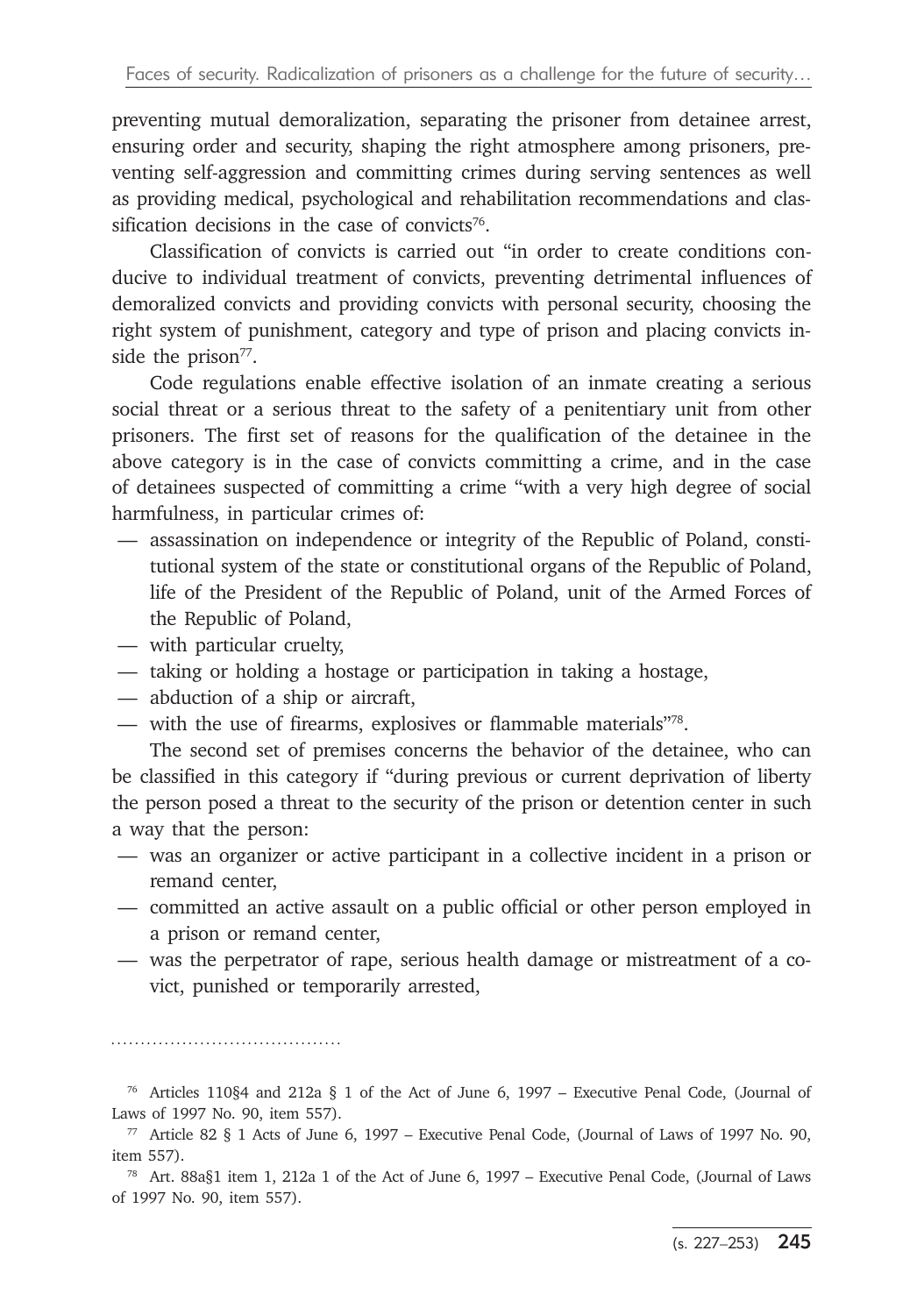— freed himself or attempted to free himself from a closed penitentiary facility or detention center, or while being escorted outside a prison or detention center"79.

The third circumstance is committing or suspicion of a crime in an organized group or relationship aimed at committing crimes, especially because of its managerial or significant role in a group or relationship<sup>80</sup>.

The classification of an inmate posing a serious social threat or a serious threat to the safety of a penitentiary unit from the rest of the prisoners imprisoned by the Penitentiary Commission is of course the first step. The provisions strictly regulate the treatment of such persons at a later stage of their stay in penitentiary isolation.

In conclusion, one of the methods of preventing negative influences of radical prisoners from others is to isolate them. It should be pointed out that classification of the detainee in accordance with the above guidelines implies a series of protective measures, which makes it possible to effectively isolate and ensure safety. However, it is not the only option for isolation. The prison service has a number of possibilities for both accommodation of prisoners, individually or with other appropriately selected prisoners or allowing such contact even during walks. The essence is the proper identification of threats and adaptation to them, taking into account the rights of the detained activities. Nevertheless, returning to the qualification of the prisoner as posing a serious social threat, or a serious threat to the safety of the prison, it is worth pointing out that there are no reasons for such qualification for a person affecting the radicalization of other prisoners.

There are indications that a suspect may be qualified, for example, for committing a crime of high degree of harmfulness with a significant cruelty, taking a hostage, using firearms, explosives or flammable or participating in an organized criminal group. Intuitively, it can be assumed that radical criminals should be sought, inter alia, among persons committing such crimes. Also in the second set regarding the behavior of prisoners during their stay in prison isolation, there is a record directly allowing the qualification of the prisoner to the discussed category, who were the organizers or active participants of the collective incident. Undoubtedly, also in this case, intuition suggests that among these people one should also look for radicalized prisoners.

However, bearing in mind the experience of other European Union countries, as well as the experience of authors acquired in the penitentiary service and in the area of state security, it becomes possible to say that prisoners who tend to have a negative influence on other prisoners by inspiring attitudes and radical be-

<sup>79</sup> Art. 88a§1 item 2, 212a 1 of the Act of June 6, 1997 – Executive Penal Code, (Journal of Laws of 1997 No. 90, item 557).

<sup>80</sup> Art. 88a§1 item 3, 212a 1 of the Act of June 6, 1997 – Executive Penal Code, (Journal of Laws of 1997 No. 90, item 557).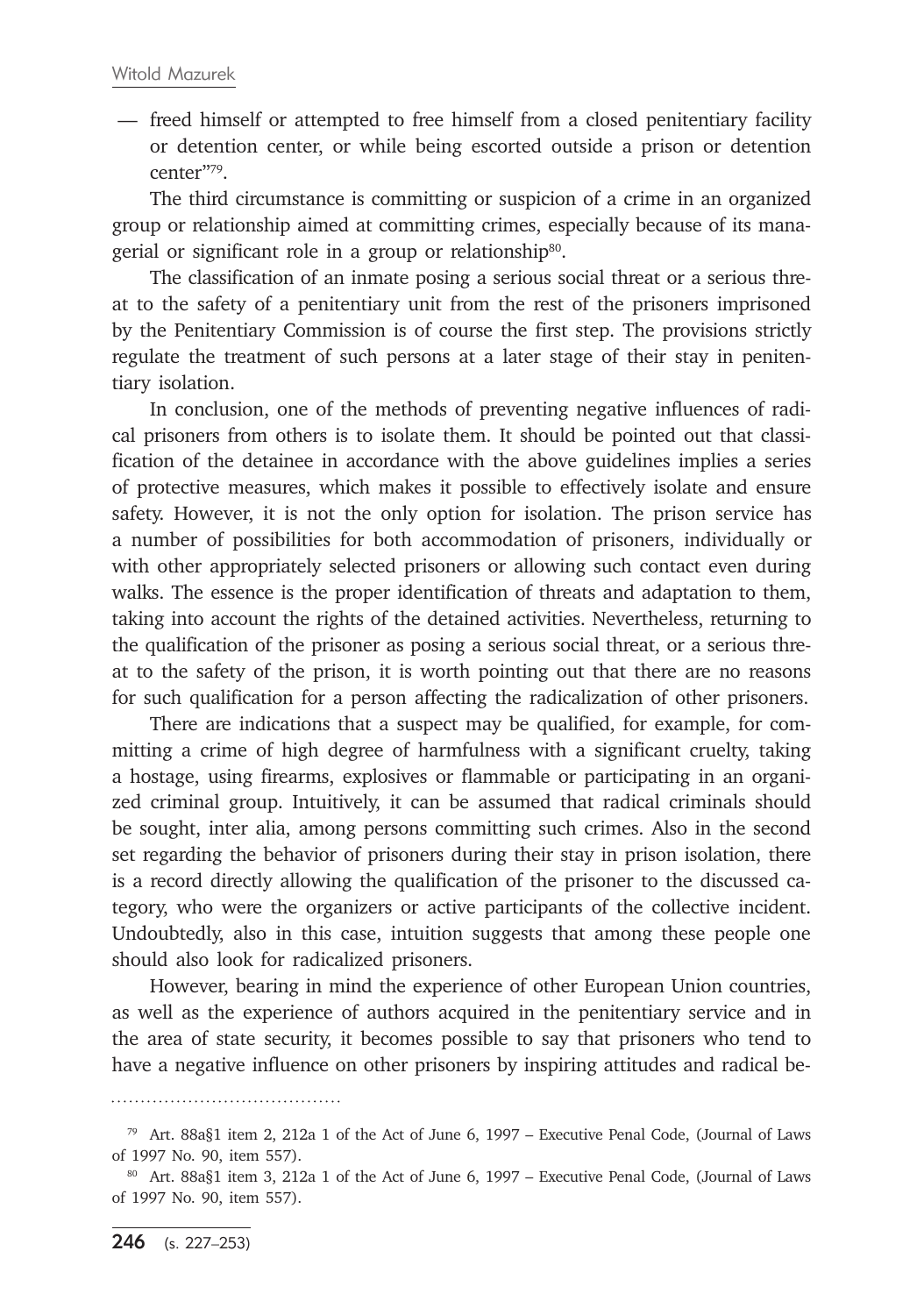haviors (both in during their stay in isolation and after being released), they did not in any case commit offenses listed above or were organizers or participants in collective rebellions. M.E. Loftus rightly notes that criminals like predatory animals "go hunting" when the victim does not expect it. In addition, in many cases, criminals are able to disrupt the perception of their victim as they are skilled in the art of manipulation.<sup>81</sup>

Thus, it is pointed out that the cunning of activists who are supposed to radicalize other inmates may rely on not revealing their beliefs. The threats posed by the spread of extremist ideologies (in the conditions of Polish penitentiary units not necessarily exclusively related to Islam, but rather to right-wing and left-wing extremism), may concern both the security of the penitentiary unit and society. In view of the above, the authors propose that the creation of the possibility of qualifying prisoners who have been proven to spread this type of ideology in prison as the so-called "Dangerous". Qualification would be possible if radical behaviors were added to the second set of premises. The qualification procedure would require, among other things, specifying the detailed conditions that the detainee would have to meet, as well as who and in what circumstances he could make such a decision.

As emphasized in the previous chapter, the effectiveness of the diagnosis depends on the knowledge, skills and competences of the prison staff. Recognition of the prisoners' environment, in the context of detecting attitudes and radical behaviors, is undoubtedly a difficult task. In connection with the above, it is worth paying attention to the emerging need to train penitentiary staff in the field of:

- development of intercultural competences,
- recognition of the symptoms of radicalization and understanding of this process, in the context of the phenomenon of security.

It is worth pointing out that intercultural competences are primarily: the ability to communicate in foreign languages, understanding the behavior of culturally different people, especially in terms of understanding language and cultural codes. An important element is also the insight into their own culture, history and tradition, as well as its impact on social communication $82$ . The high level of intercultural competence results in better efficiency in institutional arrangements as well as in informal interpersonal relations. Individuals with a high level of intercultural competence are able to adapt quickly to the conditions of social re-

<sup>81</sup> M. E. Loftus, Developing intuition to detect criminal minds. http://www.crime-safety-security. com/criminal-minds-intuition.html (downloaded: 2018-04-09).

<sup>82</sup> A. Chańko, Education of intercultural competences of the staff of penitentiary institutions in Poland – the context of work with foreigners in prison isolation [Kształcenie kompetencji międzykulturowych kadry instytucji penitencjarnych w Polsce – kontekst pracy z obcokrajowcami przebywającymi w izolacji więziennej] in:] red. P. Barczyk, A. Barczyk, Psychological and therapeutic context of environmental work [Psychologiczny i terapeutyczny kontekst pracy środowiskowej]. Myslowice 2010, p. 175.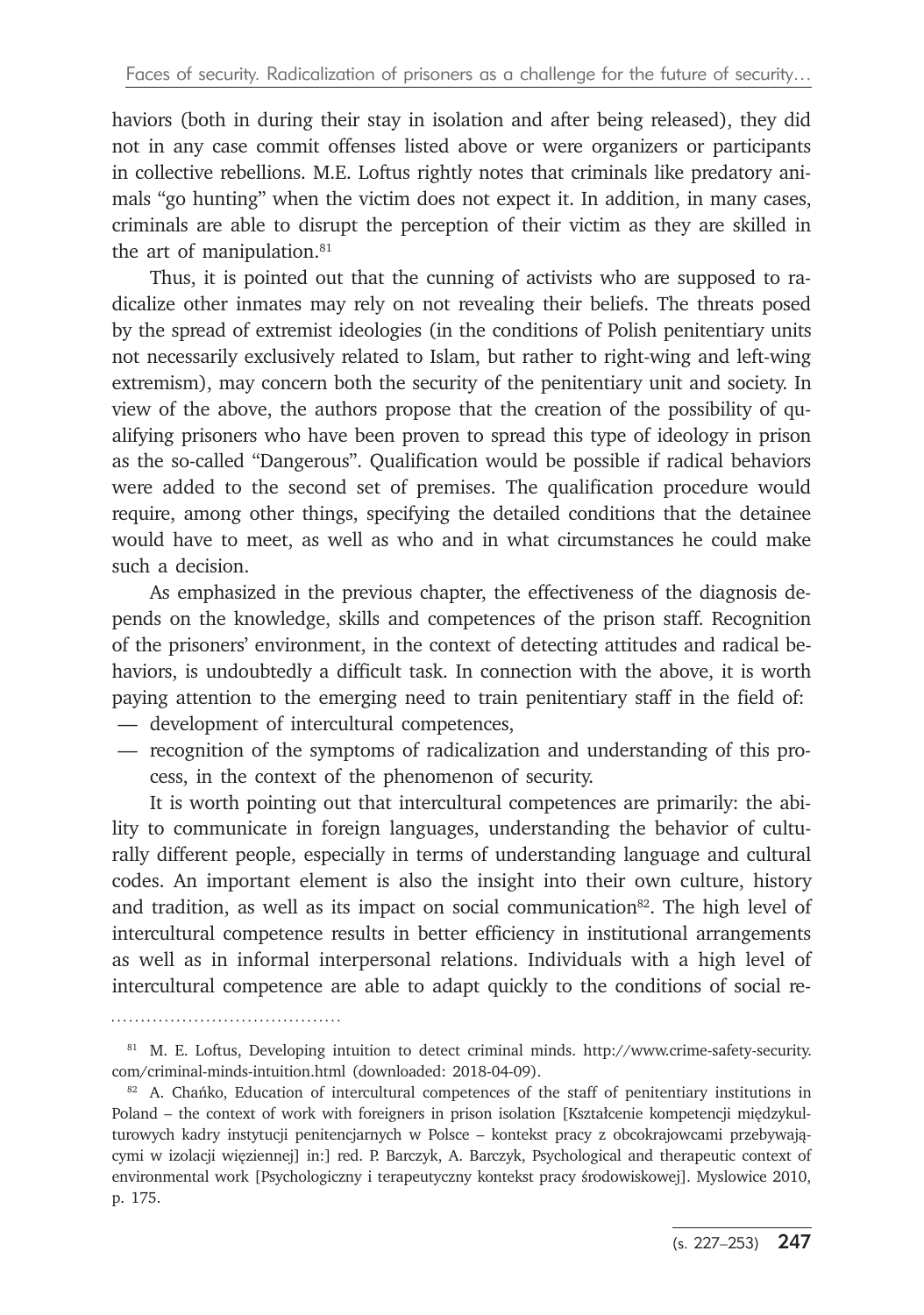

Drawing 1. Development of intercultural sensitivity

*Source:* Monika Chutnik, *Szok kulturowy. Przyczyny, konsekwencje, przeciwdziałanie*. Kraków 2007, s. 121; Bennett Milton J., A *Developmental Approach to Training Intercultural Sensitivity*, "International Journal of Intercultural Relations", nr 10(2), s. 182.

lations, even if they do not know them. They are able to perform tasks in such conditions and realize the set goals<sup>83</sup>.

There are many models of intercultural competence. Models were created for people who settled in other countries. From the point of view of the needs of penitentiary units, an interesting proposal is the model of Milton Bennett DMIS (Developmental Model of Intercultural Sensitivity), depicted in the drawing 1.

The model should be treated as a way of individual development, which allows predicting its behavior and making of the development plan. Ethnocentric phases (the experience of one's culture as the center of reality) is denial, defense and minimization.

Denial is the negation of differences between cultures, recognition of one's own culture as the only true one. This is accompanied by isolation from other cultures and aggressive reactions towards a foreign culture. The defense phase differs in that the individual is aware of cultural differences that one is experiencing as a threat. The phase of minimizing cultural difference involves experiencing fragments of one's own culture as universal. The next three, i.e. acceptance, adaptation and integration are ethnocentric phases (own culture experienced in the context of other cultures). The stage of acceptance of cultural differences allows

. . . . . . . . . . . . . .

<sup>83</sup> Monika Chutnik, Culture shock. Causes, consequences, counteracting [Szok kulturowy. Przyczyny, konsekwencje, przeciwdziałanie]. Kraków 2007, p. 114.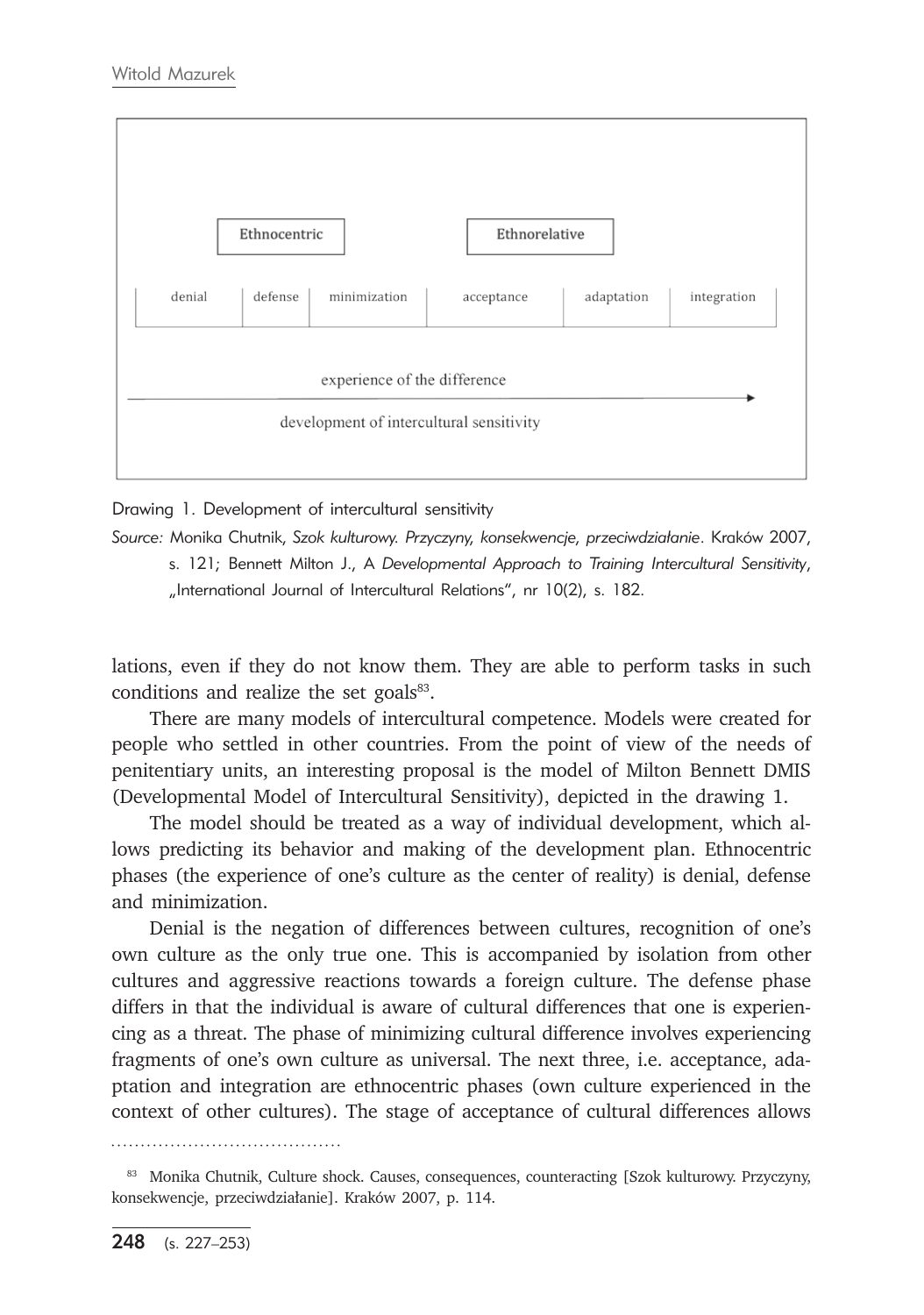the individual's culture to survive as one of many worldviews. Adaptation allows to experience specific situations from the perspectives of cultures other than your own. Then, to better communicate with people of different cultures, the unit expands the range of one's own behavior. The stage of integration enables a man to combine the points of view of individual cultures into one system<sup>84</sup>.

In terms of identifying the symptoms of radicalization and understanding of this process, it seems appropriate to continue the active participation of representatives of the Prison Service in international trainings, as well as conducting own training at the national level, in accordance with the examples cited in the article. Extremely useful would be knowledge about radicalization remaining at the disposal of other services dealing with radicalization and counteracting terrorism.

As Marcin Krzywicki points out, the number of challenges for the safety of penitentiary units is constantly growing, and methods that have remained unchanged for a long time may turn out to be insufficient. Information gained in the penitentiary unit can increase the level of security in society, including being useful for counteracting crime and terrorism $85$ . Thus, the authors of this article call for consideration to strengthen the cooperation of the Prison Service with the law enforcement authorities in the exchange of information on counteracting radicalization. Examples of good practices in Western European countries, presented earlier, are encouraging. It also seems important to adapt the understanding and approach to radicalization in penitentiary units to Polish realities. The prison reality of the Polish state is closer to the Czech Republic than to the Netherlands, Denmark or Germany. However, it is worth emphasizing that it has a number of conditions, specific to Poland only.

### Summary

The article provides *a* rough analysis of the issues of personal security in penitentiary units in the context of the radicalization of prisoners. The intention of the authors was the usefulness of the content and signaling that the issue requires further scientific exploration as well as the attention of practitioners responsible for the safety of prisoners staying in Polish penitentiary units. Perhaps it is worth considering to deepen the cooperation of penitentiary units with other services in

<sup>84</sup> Monika Chutnik, Culture shock. Causes, consequences, counteracting [Szok kulturowy. Przyczyny, konsekwencje, przeciwdziałanie]. Kraków 2007, pp. 120-122; Bennett Milton J., A Developmental Approach to Training Intercultural Sensitivity, " International Journal of Intercultural Relations", no. 10(2), p. 182.

<sup>85</sup> M. Krzywicki, Theoretical basics of detecting the criminal environment of prisoners [Podstawy teoretyczne rozpoznania kryminalnego środowiska osób osadzonych], [in:] M. Kozielska, Scientific-methodical review education for safety [Przegląd naukowo-metodyczny edukacja dla bezpieczeństwa], 3/2017 (36), Poznan p. 87.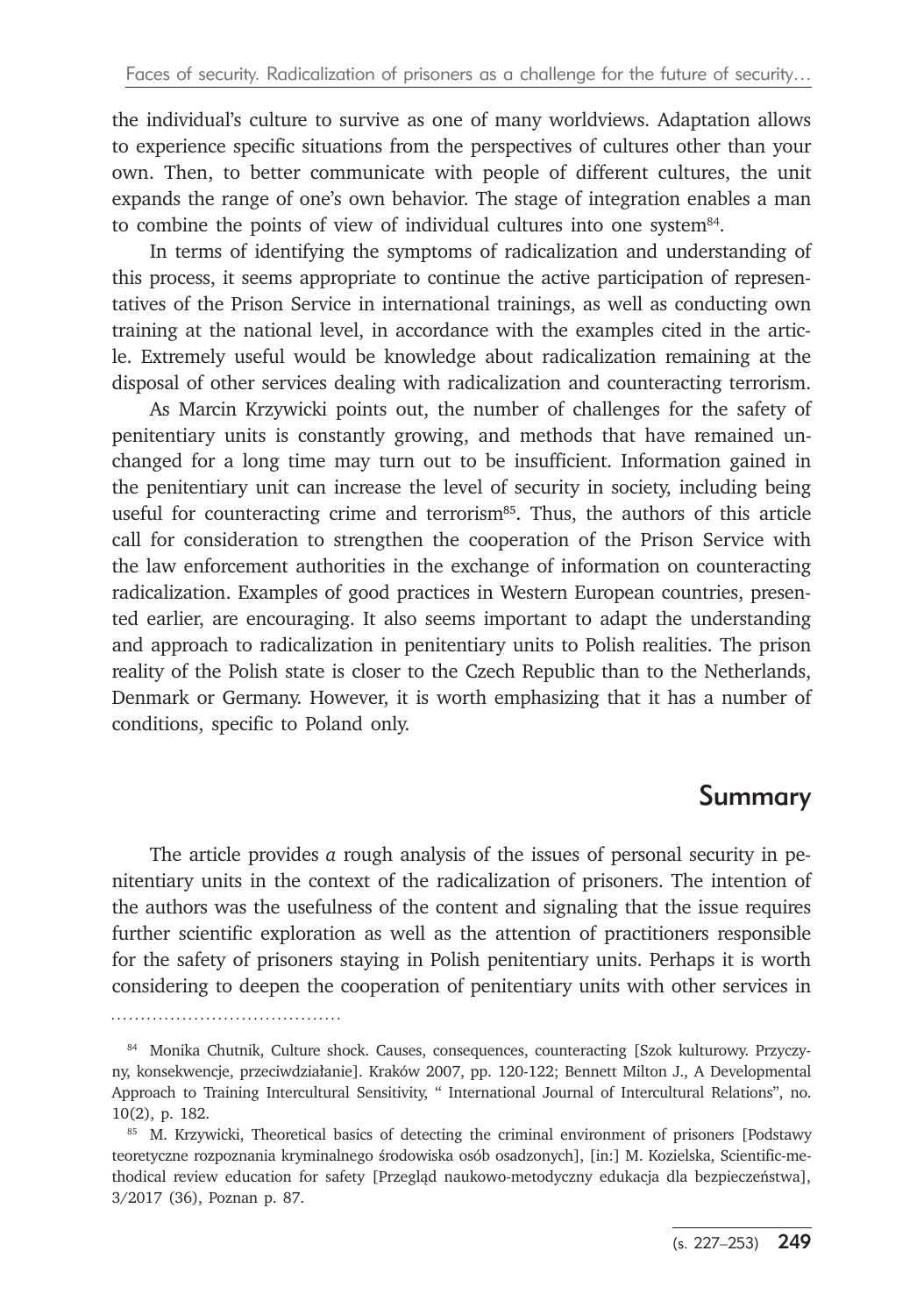the field of counteracting the radicalization of prisoners. Thus, the knowledge of prison staff gained during preventive activities may be valuable for some services. An important element observed by the European agencies is the training of prison staff at international and national level, exchange of effective practices and experiences. The third element, which the authors have particularly noticed, is the issue of effective isolation of prisoners who are the source of the threat. The article indicates the necessity to start legislative work that will lead to legal possibilities to increase the range of activities that the Prison Service could undertake in seeking to prevent the spread of radical attitudes among prisoners detained in penitentiary isolation.

## **Bibliogrphy**

- [1] O. Ashour, *The De-Radicalisation of Jihadists: Transforming armed Islamist movements*, London: Routledge, 2009,
- [2] A.N. Awan, A. Hoskins, B. Loughlin, *Radicalisation and Media: Connectivity and Terrorism in the New Media Ecology,* London: Routledge, 2012.
- [3] C. Bjorkman, *Salafi-Jihadi Terrorism in Italy*, [in:] M. Ranstorp, *Understanding violent radicalisation. terrorist and Jihadist movements in Europe,* London, 2010.
- [4] R. Borkowski, *Radicalization as an analytical cathegory in the profiling of terrorists. Security: theory and practice* [*Radykalizacja jako kategoria analityczna* w *profilowaniu terrorystów Bezpieczeństwo: teoria* i *praktyka*], [in:] Czasopismo Krakowskiej Szkoły Wyższej im. Andrzeja Frycza Modrzewskiego" 8/4, 73–81, Krakow 2014.
- [5] R. Borum, *Understanding the terrorist mindset*, "FBI Law Enforcement Bulletin*",* 72 (7), 2003.
- [6] A. Chańko, *Education of intercultural competences of the staff of penitentiary institutions in Poland – the context of work with foreigners in prison isolation* [*Kształcenie kompetencji międzykulturowych kadry instytucji penitencjarnych* w *Polsce – kontekst pracy* z *obcokrajowcami przebywającymi* w *izolacji więziennej*] in:] red. P. Barczyk, A. Barczyk, *Psychological and therapeutic context of environmental work* [*Psychologiczny* i *terapeutyczny kontekst pracy środowiskowej*], Wydawnictwo Górnośląskiej Wyższej Szkoły Pedagogicznej im. Kard. Augusta Hlonda w Mysłowicach, Myslowice 2010.
- [7] M. Chutnik, *Culture shock. Causes, consequences, counteracting* [*Szok kulturowy. Przyczyny, konsekwencje, przeciwdziałanie*]. Kraków 2007.
- [8] F. Demant, M. Slootman, F. Buijs, J.Tillie, *Decline, Disengagement: An Analysis of Processes of De-radicalisation,* IMES Amsterdam, 2008.
- [9] G. Fuchs, *Expert's intuition and environmental recognition of prisoners by Prison Service officers* [*Intuicja ekspercka* i *rozpoznawanie środowiska osadzonych przez funkcjonariuszy Służby Więziennej*], [in:] J. Maciejewski, D. Hofman, A. Sokołowska *"Cooperation of local government and disposable groups in ensuring the security of local communities"* [*"Współpraca samorządu terytorialnego oraz grup dyspozycyjnych* w *zapewnianiu bezpieczeństwa społeczności lokalnych*"], Wroclaw 2017.
- [10] A. Gołaś, *Factors and determinants of the radicalization of Muslims in prisons. case study of Great Britain* [*Czynniki* i *uwarunkowania radykalizacji muzułmanów* w *za-*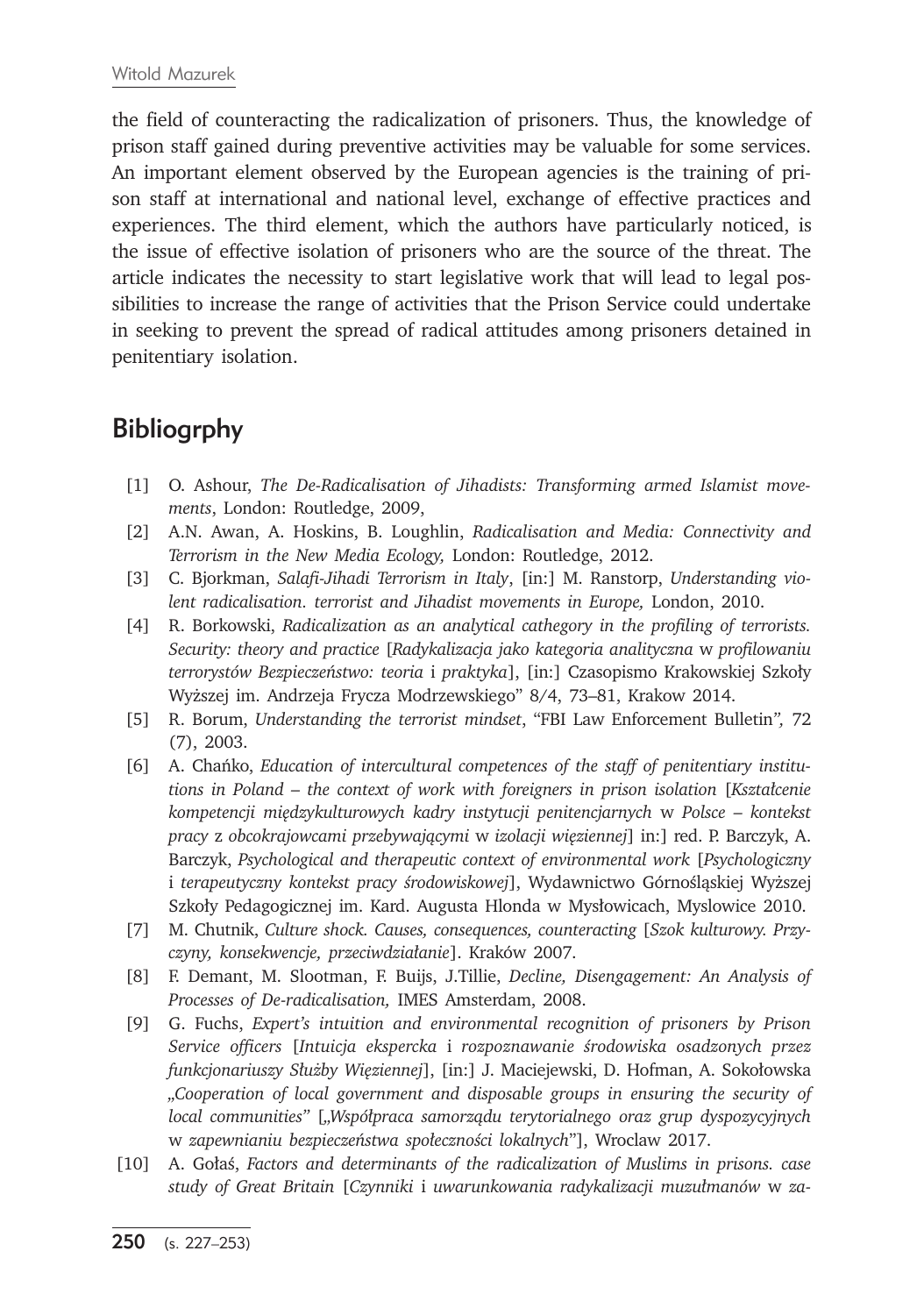*kładach karnych. studium przypadku Wielkiej Brytanii*], [in:] E-Politikon. XXIII, Autumn 2017.

- [11] M. Hamm, *The Spectacular Few. Prisoner Radicalization and the Evolving Terrorist Threat*, New York and London 2013.
- [12] S. Hemmingsen, *The danish approach to countering and preventing extremism andradicalization*, Danish Institute for International Studies, Copenhagen 2015.
- [13] P.P. Hernandez, *Strategy for coordination of anti-terrorist activities*, [in:] M. Adamczuk, K. Rypulak-Mirowska, *Counteracting terrorism. Coordination of anti-terrorist activities. Materials from the conference* [*Przeciwdziałanie terroryzmowi. Koordynacja działań antyterrorystycznych. Materiały* z *konferencji*], https://www.bbn.gov.pl/ftp/ dokumenty/terroryzm\_publik08.pdf, (downloaded: 2019-01-07).
- [14] High-Level Commission Expert Group on Radicalisation (HLCEG-R) *Final Report* 18 May 2018.
- [15] J. Horgan, K. Braddock, *Rehabilitating the Terrorists? Challenges in Assessing the Effectiveness of Deradicalisation Programs*, "Terrorism and Political Violence*",* Vol. 22 (2010).
- [16] M. Krzywicki, *Theoretical basics of detecting the criminal environment of prisoners*  [*Podstawy teoretyczne rozpoznania kryminalnego środowiska osób osadzonych*]*,* [in:] M. Kozielska, *Scientific-methodical review education for safety* [*Przegląd naukowo-metodyczny edukacja dla bezpieczeństwa*], 3/2017 (36), Poznan 2017.
- [17] Loftus M.E., *Developing intuition to detect criminal minds* http://www.crime-safetysecurity.com/criminal-minds-intuition.html (downloaded: 2018-04-09).
- [18] W.Mazurek, *Guardianship in shaping the safety conditions for children and adolescents* [*Kuratela sadowa* **w** *kształtowaniu warunków bezpieczeństwa dzieci* **i** *młodzieży*], WAM, Krakow 2014.
- [19] J. Maciejewski, *Groups in disposal. Sociological analysis*. [*Grupy dyspozycyjne. Analiza socjologiczna*], Wydawnictwo Uniwersytetu Wrocławskiego, Wroclaw 2014.
- [20] M. Molenkamp, L. Wouterse, *Ex post paper Triple P: Coordination and collaboration between police, prison and probation services in dealing with violent extremist and terrorist offenders*, p. 1. https://ec.europa.eu/home-affairs/what-we-do/networks/ radicalisation awareness network/about-ran/ran-p-and-p\_en (downloaded: 2019-01-10).
- [21] B. Milton*,* A *Developmental Approach to Training Intercultural Sensitivity*,"International Journal of Intercultural Relations"*, no. 10(2).*
- [22] O. Nowaczyk, J. Maciejewski, *Groups in disposal for the Polish society* [*Grupy dyspozycyjne społeczeństwa polskiego*], Wroclaw 2006.
- [23] W. Pływaczewski, J. Pomiankiewicz, *Prisons as an element of the internal security system of the state –* a *Polish variant and international aspects* [*Więziennictwo jako element systemu bezpieczeństwa wewnętrznego państwa – wariant polski* i *aspekty mię*dzynarodowe]. "Przegląd Więziennictwa Polskiego" 2015, no. 82.
- [24] A.S. Reber, E.S. Reber, Dictionary of Psychology [Słownik psychologii], Warsaw 2008.
- [25] R. Rosa, *Philosophy of personal and structural security* [*Filozofia bezpieczeństwa personalnego* i *strukturalnego*], Wydawnictwo Akademii Obrony Narodowej, Warsaw 1993.
- [26] P.Schmid, *Radicalization, De-Radicalization, Counter-Radicalization: A Conceptual Discussion and Literature Review*, ICCT Research Paper 2013.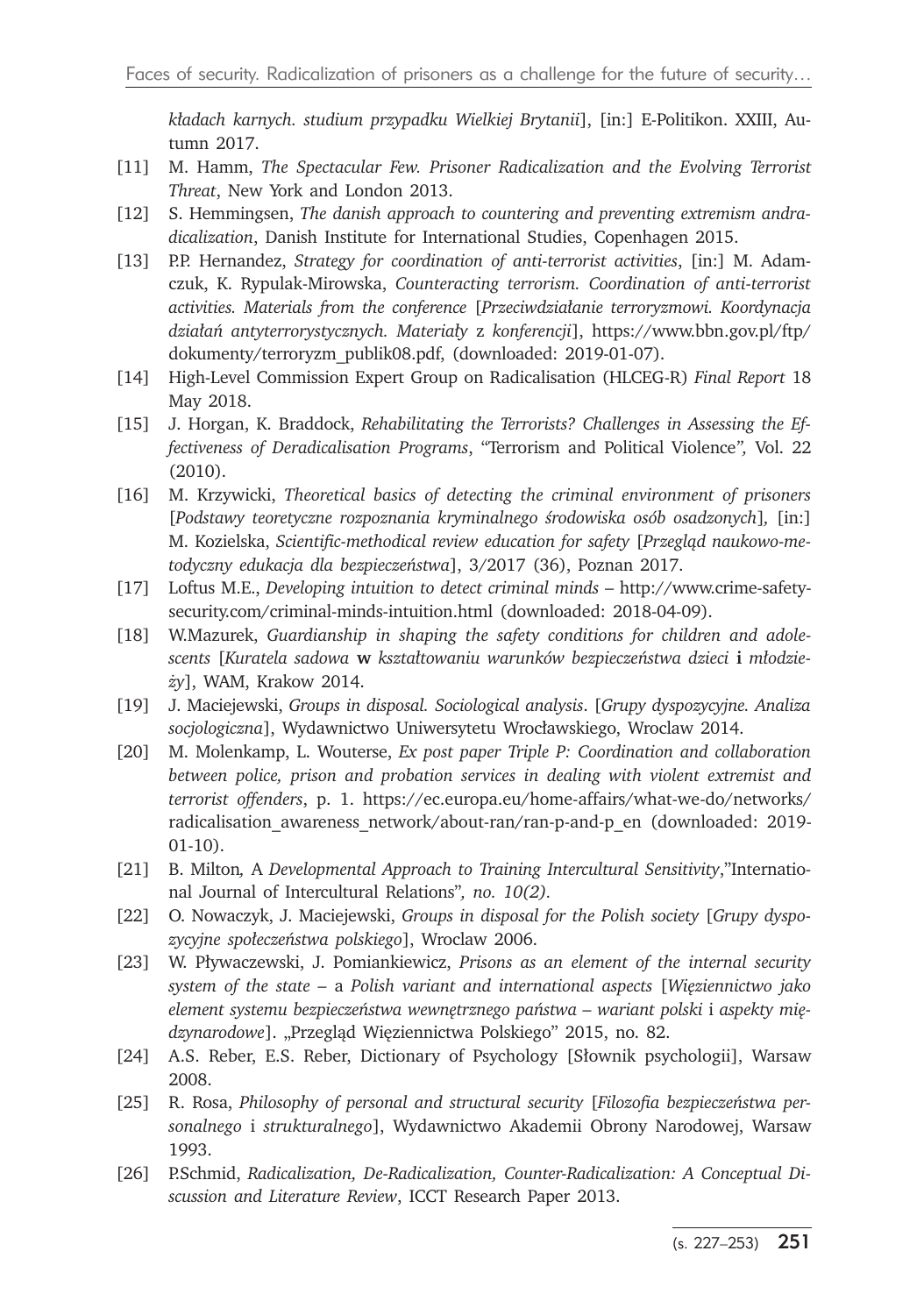- [27] P. Schmid, *Research on Radicalisation: Topics and Themes*, "Perspectives on terrorism" nr 3, 2016.
- [28] J. Świniarski, *On the nature of security* [*O naturze bezpieczeństwa*]*,* Warszawa–Pruszkow 1977.
- [29] D. Szlachter, *The role of special services and the army in combating terrorism* [*Rola służb specjalnych* i *wojska* w *zwalczaniu terroryzmu*], [in:] M. Adamczuk, K. Rypulak- -Mirowska, *Counteracting terrorism. Coordination of anti-terrorism actions. Conference materials* [*Przeciwdziałanie terroryzmowi. Koordynacja działań antyterrorystycznych. Materiały* z *konferencji*] https://www.bbn.gov.pl/ftp/dokumenty/terroryzm\_publik08. pdf, p. 46, (downloaded: 2019-01-07).
- [30] J. Toland, Hitler. *Biographical reportage* [*Hitler. Reportaż biograficzny*], Warsaw 2014.
- [31] F. Urbancic, *Strategies and methods of operation of international terrorist groups* [in:] M. Adamczuk, K. Rypulak-Mirowska, *Counteracting terrorism. Coordination of anti- -terrorism actions. Conference materials* [*Przeciwdziałanie terroryzmowi. Koordynacja działań antyterrorystycznych. Materiały* z *konferencji*] https://www.bbn.gov.pl/ftp/ dokumenty/terroryzm\_publik08.pdf, (downloaded: 2019-01-07).
- [32] A. Zięba, D. Szlachter, *Combating terrorism fighting radicalization and recruitment of terrorists within the European Union.* A *case study of Muslim communities* [*Zwalczanie terroryzmu – walka* z *radykalizacją postaw* i *werbowaniem terrorystów na obszarze Unii Europejskiej. Studium przypadku społeczności muzułmańskich*], [in:] W. Fehler, K. Marczuk, *European Union policy in the field of internal security. Conditions – implementation – challenges in the second decade of the 21st century* [*Polityka Unii Europejskiej* w *zakresie bezpieczeństwa wewnętrznego. Uwarunkowania – realizacja – wyzwania* w *drugiej dekadzie XXI wieku*], Warsaw 2015.
- [33] I. Veenkamp, *Terrorism prevention Coordination of acitons as the basis of effectiveness in fighting terrorism*, [in:] M. Adamczuk, K. Rypulak-Mirowska, *Counteracting terrorism. Coordination of anti-terrorism actions. Conference materials* [*Przeciwdziałanie terroryzmowi. Koordynacja działań antyterrorystycznych. Materiały* z *konferencji*], https://www.bbn.gov.pl/ftp/dokumenty/terroryzm\_publik08.pdf, (downloaded: 2019-01-07).
- [34] Q. Wiktorowicz, *Joining the Cause: Al-Muhajiroun and Radical Islam.* Paper presented at "The Roots of Islamic Radicalism, Conference, Yale University, 2004.
- [35] Q. Wiktorowicz, *Radical Islam Rising: Muslim Extremism in the West*, Lanham, Md.: Lowman & Littlefield 2005
- [36] https://sjp.pwn.pl/slowniki/bezpiecze%C5%84stwo.html.

#### Legal acts

- [37] The Council of the European Union, Annex III to the *Draft Revised Guidelines to the EU Strategy to Fight Radicalization and Recruitment of Terrorists*, Brussels, 24 May 2017.
- [38] The Council of the European Union, *EU strategy in the field of counter-terrorism*, dated November 30, 2005, p. 3.
- [39] The Council of the European Union, A *draft of the revised EU strategy in the fight against radicalization and recruitment of terrorists*, 19 May 2014.
- [40] EU strategy in the field of counter-terrorism, dated November 30, 2005,